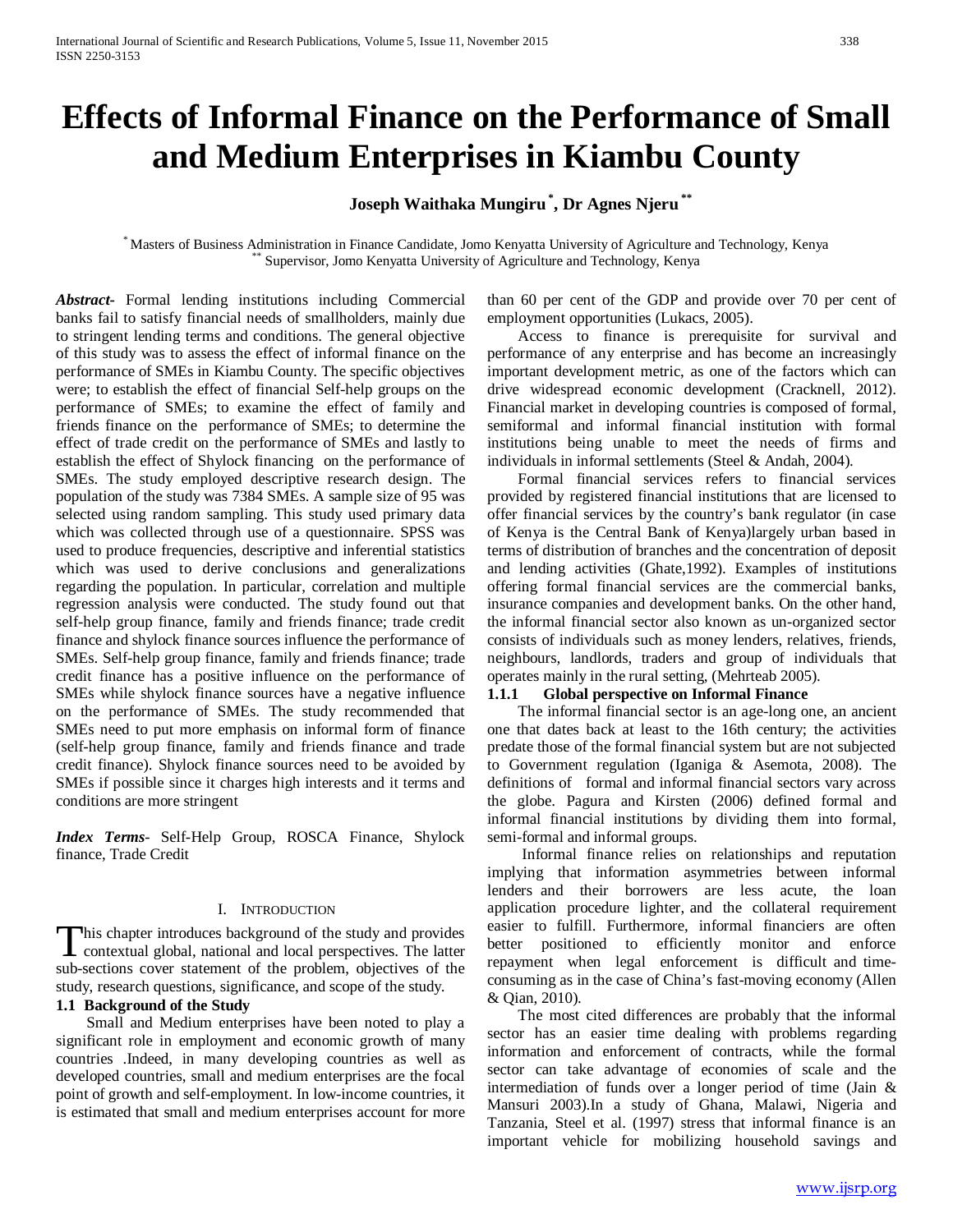financing small businesses, a function that is carried out using specialized techniques that address the problems of information, transaction costs and risks, which prevent banks from serving these market segments.

Small and medium scale firms play important roles in the process of industrialization and economic growth. Apart from increasing per capita income and output, SMEs create employment opportunities, enhance regional economic balance through industrial dispersal and generally promote effective resources utilization considered critical to engineering economic growth (Tagoe, 2005). SMEs make a significant contribution in the global economy. It is estimated that SMEs make up more than 90% of all new business establishment worldwide (World Bank, 2014) Despite such significant contribution made by the SME"s, they continually face funding constraints in the formal finance market. Deakins et al. (2008) carried out an in-depth study of Scottish SMEs and discovered the funding constraints faced by SMEs.

 Unfavorable macroeconomic environment has been identified as one of the setbacks encouraging financial institutions to be risk-averse in funding small and medium scale businesses (Ray, 2008).The development of SMEs is believed to be a desirable end as the key drivers of employment and economic growth. However, the growth of SMEs has been hampered due to great difficulties encountered when raising capital because of the pre-occupation of the finance institutions with collateral based lending (Hossain, 2000).

# **1.1.2 Informal Finance in Kenya**

 Financial access surveys have revealed increased in use of informal finance in Kenya. Previously assumed to be rural and slums affair, informal finance sources are now strong phenomenon in urban areas where the formal and semi-formal financial services are most easily available (FSD, 2006, 2009). Across all income groups, informal sources of finance have become especially common with the number of people using them increasing from under one million in 2006 to over 1.5 Million in 2009 with estimated that about KShs 60 Billion (US \$ 860 M) being intermediated through the informal financial sector annually. This fact underlines the significance of the informal/semiformal financial sectors in Kenya (FSD, 2009).

The importance of small and medium enterprises has been emphasized in all development plans in Kenya since independence in 1963. In Kenya, the SME sector is considered as one of the major contributors to the economy by providing income and employment to a significant proportion of the population (Ngugi & Bwisa (2013). The 2013 baseline survey found that small to medium-sized enterprises employed about 50% of youths and women and they accounted for approximately 79.6% of the total labor force (Republic of Kenya 2013). Ngugi and Bwisa (2013) also noted that SMEs accounted for a significant proportion of economic activities in Kenya's urban and rural areas; generating over 70% of all new jobs annually.

The development of SMEs is believed to be key drivers of employment and economic growth. However, the growth of SMEs has been hampered due to great difficulties encountered when raising capital because of the pre-occupation of the microfinance institutions with collateral based lending (Hossain, 2000).

 The small and medium enterprises lack collateral and are unable to comply with the bank long procedures (Macharia, 2012) and hence hindering the SMEs from accessing formal financial services forcing them to opt to informal and semiformal financing. However, the effect of this decision remains unknown with minimal studies carried out to determine the effect of financial access on the profitability of small and medium enterprises. Economists agree to the fact that financing (formal, informal and semiformal) enhances credit access which in turn enhances SMEs innovation, growth and overall profitability (Cracknell, 2012).

 Small and Medium Enterprises have huge potential for employment generation and wealth creation in any economy, yet the sector has stagnated and remains relatively small in terms of its contribution to GDP or to gainful employment (FSD Kenya, 2007). Beck, Demirguc‐Kunt, and Maksimovic (2004) determined the financing obstacles faced by firms in over 10,000 sampled firms from 80 countries established that SMEs are faced with higher financing constraints than larger and older firms as part of the reason that limits their growth. In addition, small and medium enterprises have been forced to make extensive reports to financial institutions when applying for finances and at the same time, agree with more restrictive asset usage (Zeller and Sharma, 2000).

# **1.2 Statement of the Problem**

 A number of studies have been conducted on the effect of banking institutions on SMEs growth. However, as with many developing countries, there is limited research and scholarly studies about the SME sector in Kenya (Bowen, Morara & Mureithi, 2009). Government policies often aim at replacing modes of informal finance with easier-to- regulate formal finance, even if informal financing continues to be an essential source of credit for the private sector (Jain & Mansuri, 2003).

 The amount of formal external finance available to SMEs in particular is far less than expected. Despite SMEs' strong interest in credit, banks' profit orientation may deter them from supplying credit to them because of the high transaction costs and risks involved. The informal credit channel is still the most familiar financing source despite government's efforts to widen access to formal credit SMEs' loan requirements are small, so the costs of processing the loans tend to be relatively high. It is also difficult for financial institutions to obtain the information necessary to assess the risks of new, unproven ventures, especially because the success of small firms often depends heavily on the abilities of the entrepreneur. The complex application procedure for formal credit increases the application cost and discourages SMEs from accessing formal credit, even if they could be satisfied in the formal credit system (Nguyet, 2014)

 Credit constraints operate in variety of ways in Kenya where undeveloped capital market forces entrepreneurs to rely on self-financing or borrowing from friends and relatives. Lack of access to long-term credit for small and medium enterprise forces them to rely on high cost short term finance. Informal and semiformal financial institutions respond relatively well to the financing needs of SMEs in slums and in the rural areas compared to the formal financial institutions (Kashuliza et al., 1998). However, it has also been argued that the interest rates charged by informal and semi-formal sectors are high hence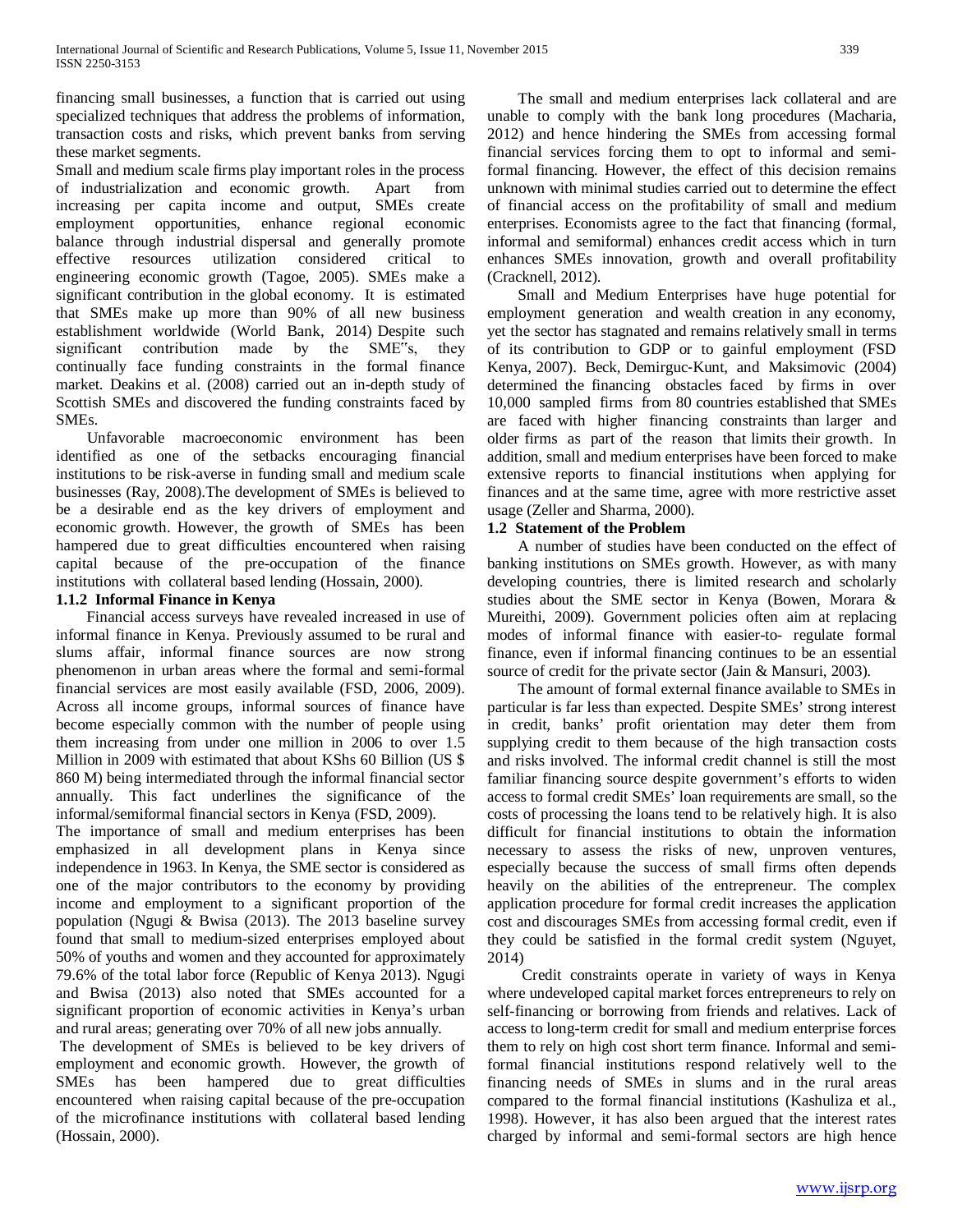crowding out the benefits associated to informal sector financing (Michael & Cesare, 2006).

 In spite of the valuable role in promotion of economic growth, job creation and the mitigation of poverty, research conducted on SMEs in by Mead & Liedholm (1998) confirmed that on average, there are more SME closures than expansions, with approximately only 1% of micro enterprises growing from five or less employees to ten or more. In 2009, 38.7% of the population (7.2 million Kenyans) belonged to at least one informal group that provides financial services. The implication is that informal finance may be complementary to increased formal financial service use rather than competitive to it. (FSD, 2009). The contention of this paper is that indigenous sources of funding used by SMEs should be explored and their effect on performance analyzed.

 This study therefore aimed at filling the missing knowledge gap by assessing the effects of informal finance on performance of SMEs in Kiambu County.

# **1.3 Objectives of the Study**

# **1.3.1 General Objective**

 The general objective was to assess the effect of informal finance on the performance of SMEs in Kiambu County

# **1.3.2 Specific Objective**

- 1. To establish the effect of Self help group finance sources on the performance of SMEs
- 2. To examine the effect of family and friends finance sources on the performance of SMEs
- 3. To determine the effect of trade credit on the performance of SMEs
- 4. To assess the effect of Shylock finance sources on the performance of SMEs

# **1.4 Research Questions**

- 1. What is the effect of self help group finance sources on the performance of SMEs?
- 2. What is the effect of family and friends finance sources on the performance of SMEs?
- 3. What is the effect of trade credit on the performance of SMEs?
- 4. What is the effect of Shylock finance sources on the performance of SMEs?

# **1.5 Justification of the Study**

 The findings of this study are expected to be of importance to the various stakeholders who include financial institutions, small and medium enterprises managers and owners, the government and community welfare organization, general public, researchers and academicians. To the financial institutions, they will be able to understand the effect of informal financing on the performance of the SMEs in Kiambu and come up with products that will serve the SMEs better leading to their improved performance.

 The study would assist SMEs by enlightening them on the ways of managing the financial challenges they are faced with and also provide alternative sources of finance that would give them better chance of survival, growth and success in the global competitive corporate setting. SMEs managers will be able to learn the effect of financial access on their financial performance and the factors that hinder access to credit. This will make them more informed and hence be able to make more informed financing decisions.

 The government could use the this research paper to design and implement policies that are meant to enhance access to credit by SMEs and they contribute significantly to growth and development of the country. The study will come up with policy recommendations that will assist the policy makers when drawing regulatory measures and guidelines aimed at overcoming the barrier of access to finance by SMEs. The study would be of great importance to other researchers and scholars who seek to understand the effect of informal finance on performance of SMEs.

# **1.6 Scope of the Study**

 The study focused on SMEs in Kiambu County which is one of the 47 counties in the Republic of Kenya. Kiambu is located in the central region and a total area of 2,543.5 sq Km. According to the 2009 Kenya Population and Housing Census, Kiambu County population for 2012 was projected to be 1,766,058 with 873,200 males and 892,857 females. The county population growth rate is relatively high at 2.81 per cent and has been augmented by influx of people from Nairobi who prefer to live in Kiambu and its environs where there is less congestion and well developed infrastructure. High population density exerts pressure on the available land leading to subdivision of land into uneconomical units. The proximity of the county to the city of Nairobi has seen transformation of large pieces of land into residential houses. Good infrastructure has attracted those working in Nairobi to reside within the county. This has led to the establishment of residential estates with the Tatu city being one of the major housing projects currently under implementation. (County Integrated Plan, 2013)

 The county is currently divided into twelve (12) subcounties namely Limuru, Kikuyu, Lari, Gatundu South, Gatundu North, Githunguri, Kiambu, Ruiru, Thika, Juja, Kiambaa, and Kabete. These are further sub-divided into 29 divisions, 95 locations and 236 sub locations. Kiambu town is the commercial and administrative capital of Kiambu County (Kenya County Guide, 2014) According to the County Integrated Plan (2013), the county has a total of 6,634 registered retail traders and 750 registered wholesale traders. There are also a number of urban centres with the largest beingThika Town which is one of the largest industrial towns in the country. Other urban centers include Kiambu and Karuri in Kiambaa constituency, Kikuyu, Gatundu and Ruiru. Agriculture is the predominant economic activity in the county. The larger population in retail businesses is mainly in new and second clothes, hotels and restaurants, foodstuffs, hardware shops and household goods. The researcher chose the county because it was possible to access both rural and urban areas and also get a good mix of commercial and agricultural activities. There is very little documentation on informal financing SMEs in Kiambu County.

 The study targeted SMEs in the Kiambu County. The target respondents were SMES owners and managers. It was also assumed that the target respondents would complete the questionnaires objectively and accurately on the basis of their own perception, knowledge, and experience on the effect of informal finance on performance of SMEs. The study was done in the month of August to September 2015.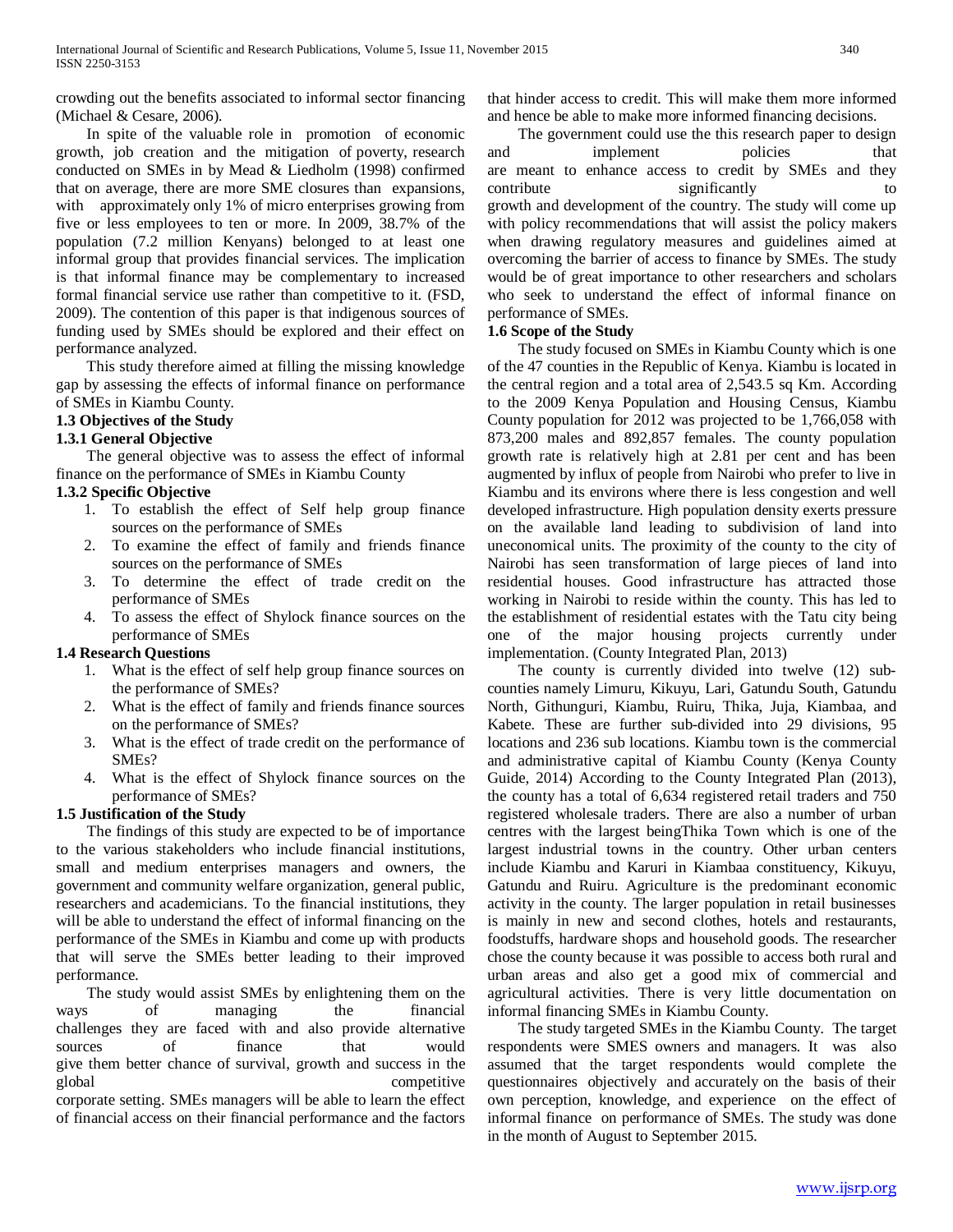#### II. LITERATURE REVIEW

#### **2.1 Introduction**

 The chapter presented the theoretical framework .The theoretical framework captured the various theories that informed the study. The chapter also presented the empirical literature review. In the empirical literature review, the findings were critiqued to establish the knowledge gaps. The chapter based its argument on information retrieved from books, journals, research papers, web articles, conference proceedings and session papers. Conceptual framework showed the relationship between independent and dependent variables

#### **2.2 Theoretical Review**

 This section provided the theoretical foundation for this study which was informed by the Adverse Selection Theory of Financial Markets and Financial Liberalization Theory.

#### **2.2.1 Adverse Selection Theory of Financial Markets**

 The adverse selection theory of financial institutions originates from the work of Stieglitz and Weiss (1981). In his explanation interest charged by a credit institution are assumed to have a dual role of sorting potential borrowers (leading to adverse selection) and affecting the actions of borrowers (leading to incentive effect). Interest rates thus assumed to affect the nature of the transaction and do not necessarily clear the market. Both effects are seen as a result of the imperfect information inherent in credit markets. Formal lenders insistence on collateral security rations a large number of borrowers out of the credit market, leaving only the few who can afford the required collateral. According to Stiglitz and Weiss (1981), lenders would like to identify borrowers most likely to repay their loans since the banks' expected returns depend on the probability of repayment. Formal institutions fail to cater for the credit needs of small firms who are perceived to be too risky and small enterprises often have greater access to informal credit facilities than to formal sources.

 Adverse selection arises because in the absence of perfect information about the borrower, an increase in interest rates encourages borrowers with the most risky projects, and hence least likely to repay, to borrow, while those with the least risky projects cease to borrow. Interest rates will thus play the allocative role of equating demand and supply for loanable funds, and will also affect the average quality of lenders' loan portfolios. Lenders will fix the interest rates at a lower level and ration access to credit. Imperfect information is therefore important in explaining the existence of credit rationing for small and medium enterprises.

 Stiglitz and Weiss' theory was designed to apply quite generally, rather than in a specific context of informal credit in developing countries. In the latter context, the theory has often been criticized for its underlying assumption that lenders are not aware of borrower characteristics. The close knit character of many traditional rural and close knit urban societies implies that lenders possess a great deal of information about relevant borrowers' characteristics, such as business ability, size and quality of assets, and risk attitudes. Criticism for this theory stems from the fact that it ignores the fact that borrowers themselves who can seek ways to assure the lender that they are not "lemon" and hence have access to credit.

**2.2.3 Financial Liberalization Theory**

 The financial liberalization theory was given prominence by seminal work of McKinnon and Shaw (1973). They popularized the concept of financial repression as a financial system with policies that distort domestic financial markets and credit controls. The observation is that such a system interferes with the economic development of a country as the intermediaries are not well developed for mobilization of savings while allocation of financial resources among competing uses is inefficient. The early hypothesis of McKinnon and Shaw (1973) assumed that liberalization (absence of repression) which would be associated with higher real interest rates as controls are lifted would stimulate savings which would lead to higher levels of investments and therefore to economic growth. McKinnon and Shaw also suggest that liberalization of financial markets allows penetration of financial services among the poor population. These groups of people are always on the lower cadre of the social cycle. Therefore, providing them with accessible tools of finance could be considered a very significant step towards achieving economic growth. This is because peasant communities could be mainly left out due to poor infrastructure, insecurity and abject poverty. Providing these people with access to credit gives them the opportunity to expand their business activities to middle class economy.

 Financial repression has generally hindered the development of the institutional capacity of financial institutions in their development of the commercial viability of their operations. Reform of financial markets has taken the form of significant liberalization as countries shifted from the 'repressive' regimes. Governments are no longer required to play major roles in determining credit flows through a system of subsidies, interest rate ceilings, credit allocation and direct intervention. However, liberalization has not been effective in improving credit delivery especially for SMEs. In many African countries, a consequence of the initial growth that resulted from the structural adjustment programmes was a significant increase in the demand for finance by businesses, which formal financial units failed to satisfy. In searching for alternatives to formal sector finance, attention is increasingly being paid to informal and semi-formal finance (including micro-finance) for meeting private sector credit demand, particularly from small enterprises. (Aryeetey, 1998)

#### **2.3 Conceptual Framework**

 According to Kombo and Tromp (2009), a concept is an abstract or general idea inferred or derived from specific instances. A conceptual framework is a set of broad ideas and principles taken from relevant fields of enquiry and used to structure a subsequent presentation. Mugenda and Mugenda (2003) and Smith (2004), define a conceptual framework a hypothesized model identifying the model under study and the relationship between the dependent and independent variables. Kothari (2004) defines an independent variable also known as the explanatory variable is the presumed cause of the changes of the dependent variable, while a dependent variable refers to the variable which the researcher wishes to explain. The goal of a conceptual framework is to categorize and describe concepts relevant to the study and map relationships among them. Such a framework would help researchers define the concept, map the research terrain or conceptual scope, systematize relations among concepts, and identify gaps in literature (Creswell, 2003). Below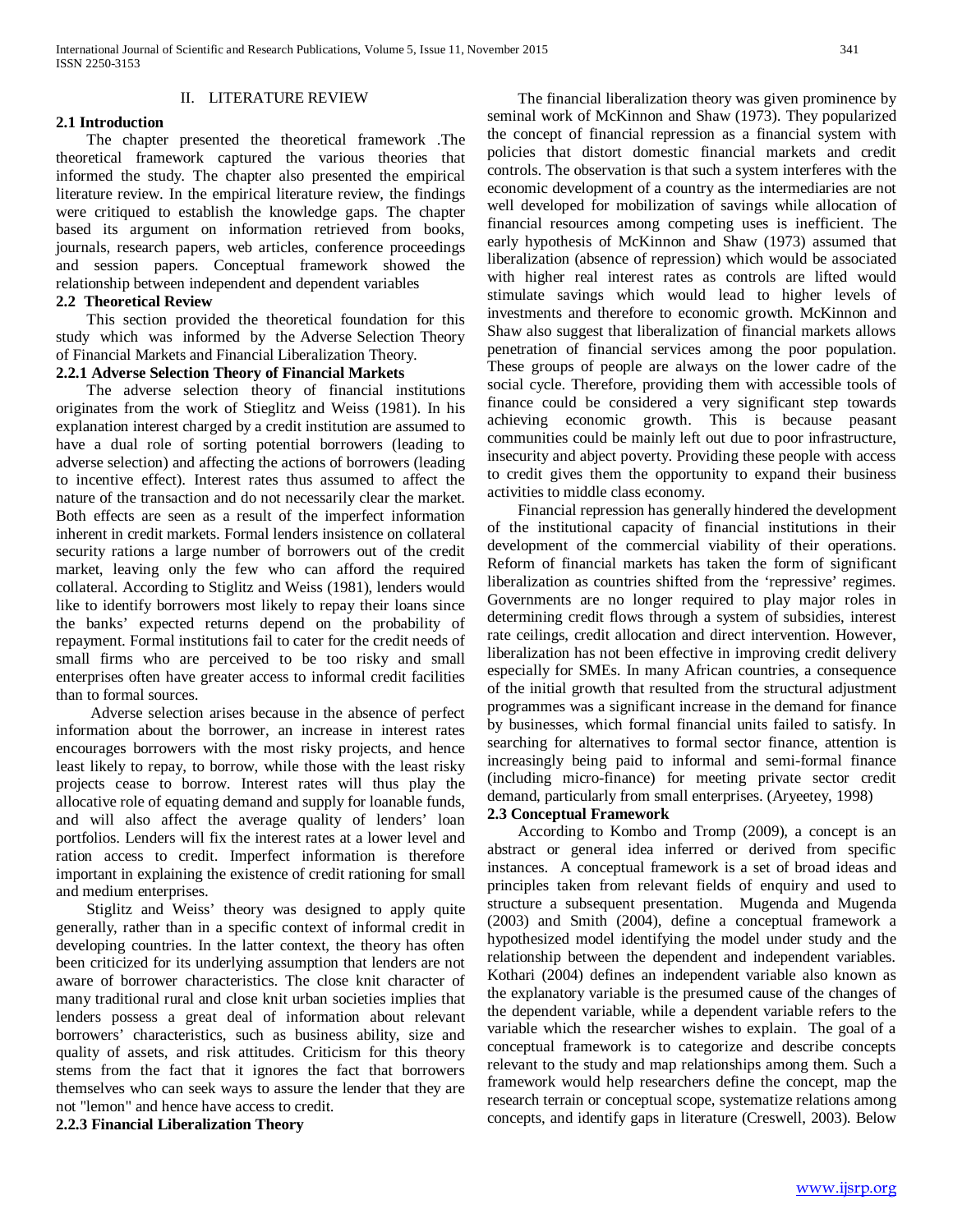is a figurative representation of the variables to be explored by this study



#### **Independent Variables Dependent Variables** Dependent

#### **Figure 2.1: Conceptual Framework**

#### **2.3.1 Self-Help Group (SHG) Finance Sources**

 A typical SHG consists of twelve to thirty members (Rutherford, 2000). The group is not merely a savings and loan association, but provides a platform for a range of issues. Self Help Groups (SHG) brings together community members who have organized themselves into a group with the aim of addressing common problems. Self Help Groups are usually formed with the ultimate goal of enhancing its members' economic empowerment process through recognizing and building its members capabilities. The need to create a grassroots organizational base to enable rural and urban-poor enterprises to come together, to analyze their issues and problems themselves, and to fulfill their needs has been strongly advocated in countries like Indian, Bangladesh and Pakistan(Vetrivel & Mohanasundari, 2011)

 There are several types of financial self-help groups in Kenya. These groups include welfare groups, Rotating Savings and Credit Associations (ROSCAs), and investment groups. (FSD, 2009).Members of the Self-Help Groups save a certain amount of money each week or each month and have group meetings weekly or monthly. Out of these collective savings they issue each other loans. Groups decide democratically how much interest they will charge, what the penalties will be for not coming to the meetings or showing up late to the meetings, and what amount they will save each week or month. They decide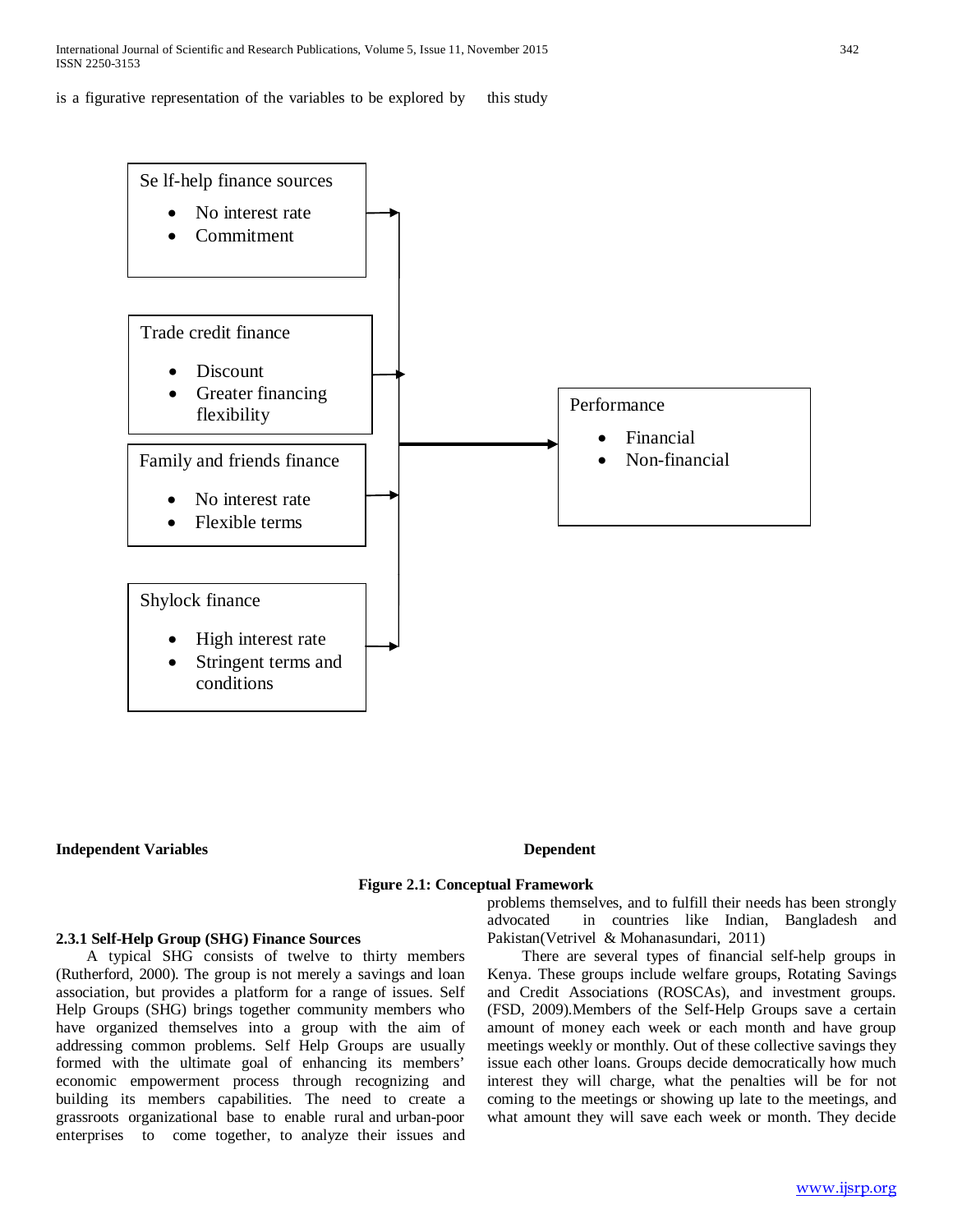what the requirements are for dropping out of the group and the requirements for new members joining. (Flynn, 2013)

ROSCA stands for Rotating Savings and Credit Associations. These financial associations can be found in the informal economy, which is referred to as the third economy among other terms. They make up a significant portion of the informal finance sector (Smets, 2000). ROSCAs are savings and credit groups, which usually comprise of  $5 - 20$  members, who agree to come together, at regular intervals and usually for a defined period of time, with the intent of engaging in savings and credit activities through contributing to a common fund (Raccanello, 2009).The members agree to contribute a certain amount at each interval, and this amount is usually agreed upon at the start of the scheme. By principle, the contribution is based on balanced reciprocity, meaning each member draws out as much as he puts in (Bouman, 1995). The fund is given in whole or in part to each contributor in turn (Ardener, 2010) (O'reilly, 1996). Once a member has received the fund, he/she will no longer be a candidate for future allocations until the ROSCA cycle ends (Thieme, 2004), although they are obliged to contribute until the cycle ends (Anderson, 2002). Upon completion of a cycle, the members can decide to continue, disband or quit the ROSCA (Eroglu, 2010).

#### **2.3.2 Trade Credit**

 According to Demurgic-Kunt and Maksimovic (2001) trade credit is important alternative to bank loans as a source of external funding in the SME sector in every developed and developing economy. Trade credit is an agreement in which a supplier allows a business to delay payment for goods and services already delivered. Allowing payment to occur after the receipt of the goods and services helps the business to better manage their short-term cash flows. Trade credit is an alternative source of funding to credit provided by financial institutions, hereafter referred to as bank credit.

 Trade credit has been identified as an important source of finance for firms, especially when firms find it difficult to obtain external funding via credit institutions. Over recent years, trade credit in the form of accounts payable and receivable of euro area non-financial firms has moved broadly in line with the business cycle. This confirms the typically procyclical pattern of accounts payable and receivable, as they are closely linked to the exchange of goods and services and, hence, to economic activity (Fernando & Mulier, 2012)

 For small and medium sized enterprises, trade credit overwhelmingly dominates finance of operations. Client prepayment is often more important than suppliers 'credit for some microenterprises. The use of client pre-payment for goods as a major way of financing small businesses varies considerably among the different industrial sectors and by sub-region. Trade credit is used as a form of business funding for a number of reasons. Suppliers may have an advantage over banks in providing credit because they tend to have more information about their customers and their credit history. Trade credit can be used as an instrument of price discrimination. Given that trade credit is usually extended to buyers on the same basis regardless of the buyer's underlying credit quality, financially weaker firms typically pay a lower effective price than financially stronger borrowers (Aryeetey, 1998)

 According to the study conducted by Garcia-Appendini and Montoriol – Garriga (2011) on firms as liquidity providers they found out that in the U.S stronger larger firms extended more trade credit during the current financial crisis and weaker larger firms received more trade credit.

# **2.3.3 Family and Friends Finance Sources**

 In most of the African countries tradition, demands that financial help should be extended to one's immediate and extended family members. Friends and family who are supportive of the business idea provide money either directly to the entrepreneur or into the business. This can be quicker and cheaper to arrange (certainly compared with a standard bank loan) and the interest and repayment terms may be more flexible than a bank loan. However, borrowing in this way can add to the stress faced by an entrepreneur, particularly if the business gets into difficulties (Chioma & Ngozi, 2014).

 Personal savings are the dominant source of credit, especially for initial capital, pointing to the limited ability of the financial markets to meet existing credit demand from certain borrowers and reinforcing the argument that small-scale rural based enterprises do not have access to the financial resources of the formal financial sector. Even within the informal market, the different segments display different degrees of accessibility. Most enterprises used personal savings and credit from relatives (Atieno, 2001)

 Financing of the Medium and small business, family and friends played a big role in helping the business owners boost their operations with an average of 40% of the finances coming from them, an average of 24% came from financial institutions while on average 30% of the finances were from business savings (Macharia, 2012).

# **2.3.4 Shylock Finance Sources**

 Shylock operations are loaning scheme where individuals grant low amounts of loans to low income individuals for a short time with higher interest rates than the allowed rates in the land. Shylock operations have been legalized in some regions of the world and consequently properly instituted policies have been put in place to regulate its operations (Akoth, 2013)

 Shylock loans are common in semi-urban areas and the lender dictates the place and term of the credit. It involves the provision of third party or security as to prevent defaults in repayment. The borrower is usually required to produce a guarantor, pledge his land or both to serve as collateral before the extension of the loan facilities(Ugwuanyi, 2012). Credit from moneylenders is often the most expensive credit available; hence the demand for it usually comes from persons without any other options. Such credit remains nevertheless the only source of informal credit that does not require borrowers to satisfy specific membership obligations (Aryeetey, 1998)

# **2.3.5 Performance of SMEs**

 Performance is the function of the ability of an organization to gain and manage the resources in several different ways to develop competitive advantage. Measuring financial performance is very important because it builds on the results, make different decisions in economic units. Financial performance measurement is important to economic units, because it provides useful information about the economic units before decisions or actions (Lahtinen, 2009). Sandberg, Vinbery and Pan (2002) defined the performance of small businesses as their ability to contribute to job and wealth creation through business startup, survival and growth. Financial performance measures are used as the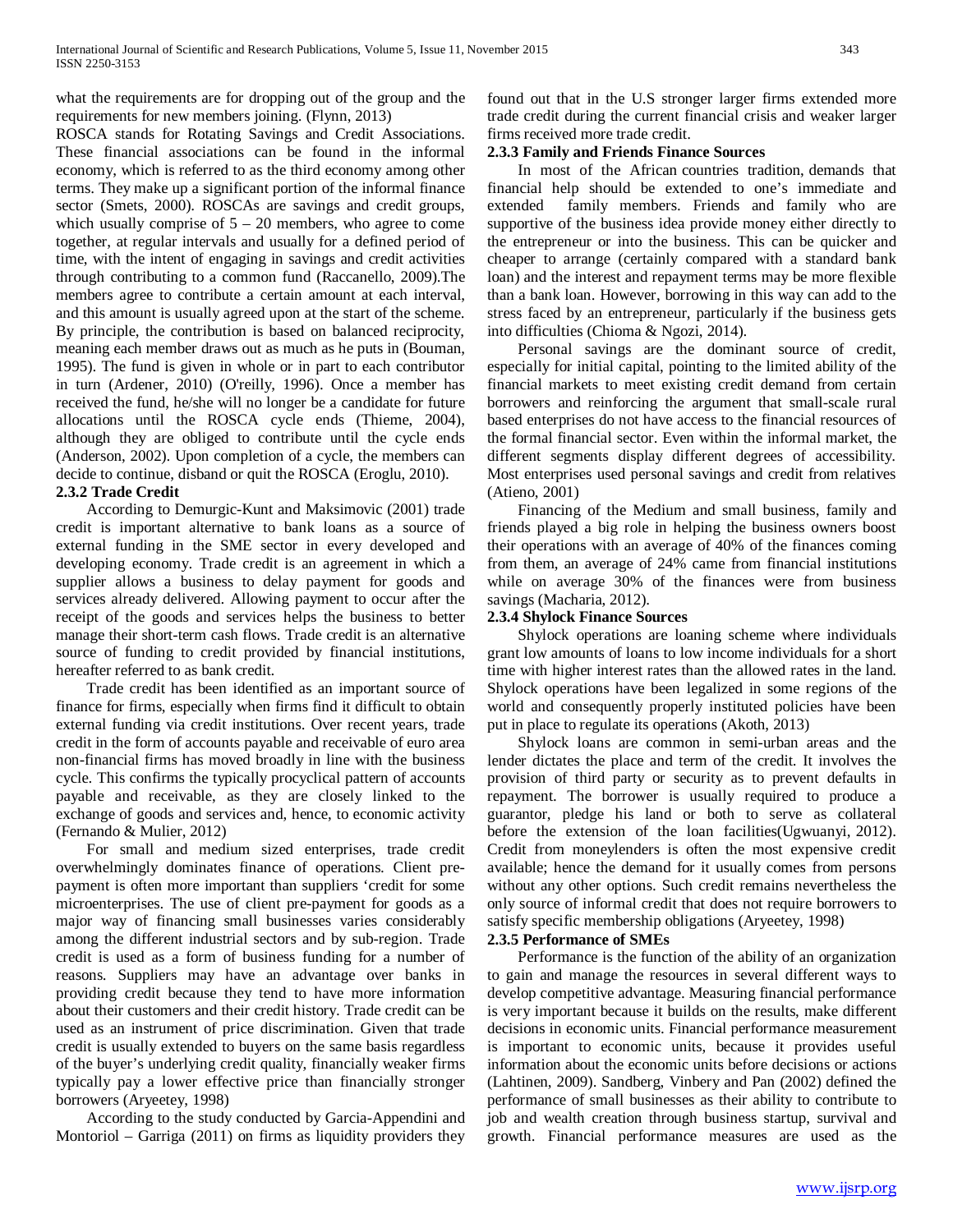indicators to evaluate the success of economic units in achieving stated strategies, objectives and critical success factors (Lahtinen, 2009).

 According to Levasseur (2002) information on financial performance is useful in predicting the capacity of the enterprise hence analyzing how well or poorly an enterprise is doing against its set objectives. Three profitability measures that are universally accepted for their value to management are return on assets, return on equity, and operating profit margin. All three measure the extent to which a business generates net income or profit from the use of its resources. Technically, all three are efficiency measures that measure the relationship between an output, in this case net income from operations, and an input. The inputs for return on assets return on equity, and operating profit margin are total assets, total equity or net worth, and gross farm revenues, respectively. Financial measures that don't include net income as the output in the relationship are labeled "financial efficiency measures" rather than profitability measures. Asset turnover, which measures the intensity with which a firm uses its assets to generate revenues, is a key financial efficiency ratio that also needs to be included in any general manager's list of critical Finance measures (Miller, Boehije & Dobbins, 2013).

#### **2.4 Empirical Review**

 This section included studies that other scholars have previously undertaken on effect of source of finance on business performance.

#### **2.4.1 Formal versus Informal Finance**

 Poor people either obtain informal credit or borrow from both financial sectors at the same time. Degryse and Ongena, (2014) conducted a study on Informal or formal financing or combination of the two with evidence on the co-funding of Chinese firms. Using unique survey data, the study found that informal finance is associated with higher sales growth for small firms and lower sales growth for large firms. The study identifies a complementary effect between informal and formal finance for the sales growth of small firms, but not for large firms. Informal finance offers informational and monitoring advantages, while formal finance offers relatively inexpensive funds. Co-funding, i.e. the simultaneous use of formal and informal finance, is the optimal choice for small firms.

 Fridell (2007) explored the roles of informal, formal and semiformal Micro credit in Jordan credit. The study found that accessibility and low application costs are the key advantages of informal credit, while these are often perceived to be disadvantages of formal credit. Informal finance was found to be very flexible since the dominant source of informal credit seems to be family, friends, neighbors, it may not be so surprising that most informal loans were interest free and that many do not agree that interest rates are higher for informal lending in general. The informal financial sector was also seen to be disadvantaged by credit ceilings, while the formal sector had reliable funds available. The study concluded that the key method of enhancing credit access to business and individuals and hence reduce the financial exclusion was by encouraging development of informal financial sector. The reduced costs and flexibility was found to enhance credit access which in turn led to increased business performance.

 Atieno (2001) found that credit rationing is significantly higher in the formal financial markets as compared to the informal and semiformal financial sectors in Kenya. She found that the concern with the loan repayment among formal lenders determines the amount credit a borrower gets while in the informal financial sector, the main determinant is their limited resource base. She concluded that lending terms imposed by the formal financial sector ( emphasizing collateral security) ration a large number of borrowers out of the credit market leaving only a few who can afford the required collateral. On the other hand, some of the borrowers do not get what they want from the informal sector due to the limited resource base creating a credit gap in the rural markets in Kenya.

#### **2.4.2 Informal Finance and Performance**

 Fadiga& Fadiga-Stewart (2004) conducted a study on collective action and informal financial institutions: An empirical analysis of rotating and savings credit associations (ROSCAS) in Senegal. This study models cooperation among members as well as the financial performance and sustainability of associations using data collected from field research conducted in Dakar, Senegal in 2001. The results show that factors such as homogeneity of individuals within an association, how long the association has existed, how defaults are covered, and rules such residency requirements, individual contributions, and rotation order are to various degree critical to the financial performance and sustainability of ROSCAs and to the fostering of cooperation among members of these associations.

 Ostrom (1999) argued that ROSCAs have been able to avoid many of the high transaction costs associated with formal financial institutions. For example, ROSCAs through various monitoring and sanctioning mechanisms can minimize the costs of screening new borrowers by capitalizing on local information about individuals past behavior. In addition, reputations and the self-selection of members help these institutions reduce adverse selection and moral hazard problems. High rates of interaction, proximity and effective mechanisms such as first, second, and third-party enforcement make it easier for mutual monitoring among members to occur and helps ensure that the benefits of cooperating minimize the temptation to default. Social capital such as shared norms, networks of relationships, and trust are important factors that explain how these institutions have been able to remain sustainable. With respect to the impact of group size on collective action, a critical mass of individuals and how associations affect social capital requires further investigation to offer solid conclusions

#### **2.4.3 Access to Finance and Performance**

 Evidence from the existing empirical literature on the effect of access to finance on informal lending among the poor, and near poor, is mixed. Khandker (2000) found that while enhanced access to formal finance reduces the incidence of borrowing from informal sources. On the other hand, Sinha and Matin (1998) found that microfinance member household does not reduce borrowing from informal credit sources. More recently, Mallick (2012) and Berg et al. (2013) addressed the issue using village level moneylender' interest rates and found that that moneylender interest rates increase with higher formal finance coverage. Berg et al. (2013) also use separate household level survey datasets. Their results suggest that households that borrowed from Microfinance institutions borrow less from informal sources following participation in microfinance.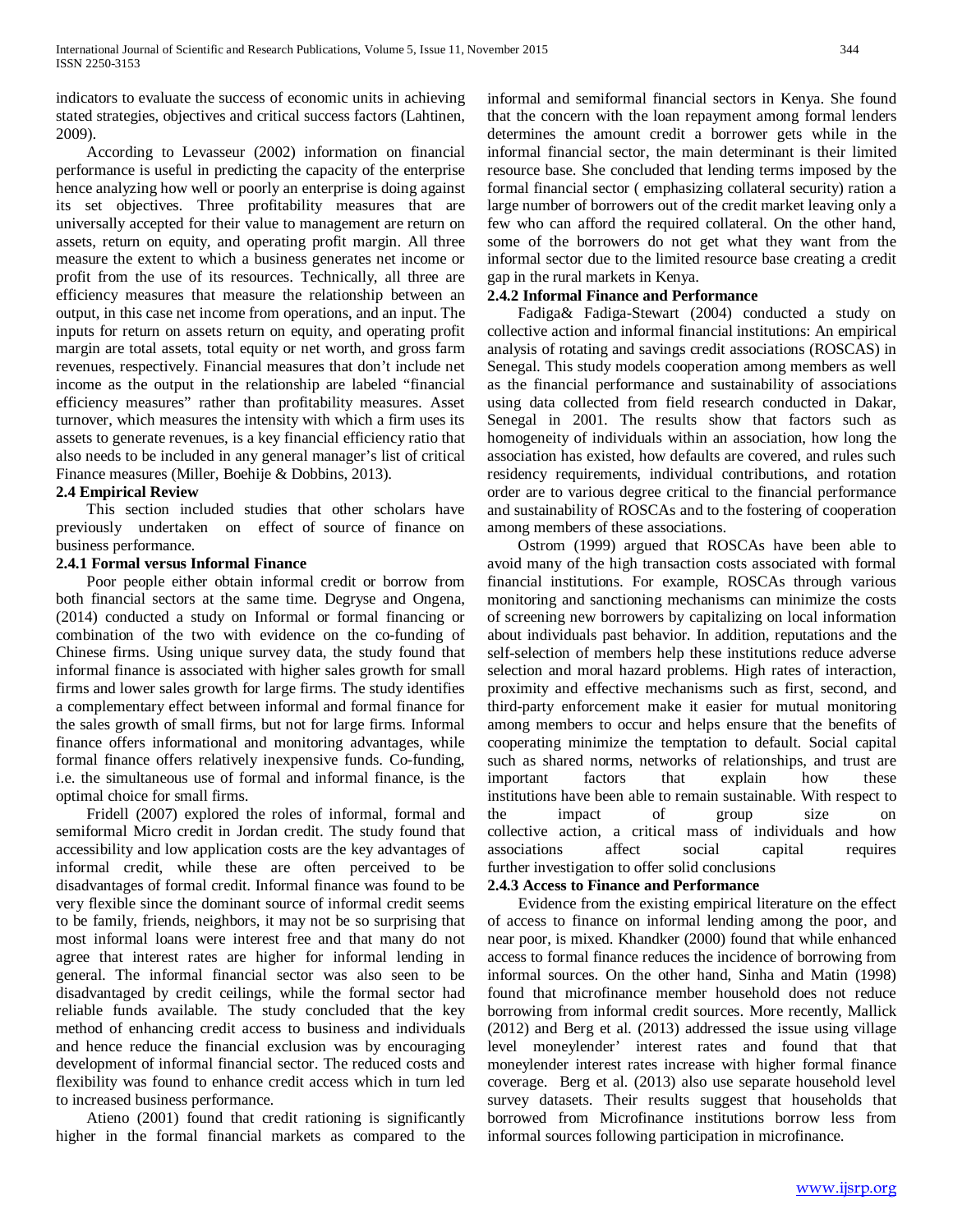Kinyua (2014) identified the factors affecting the performance of SMEs in Nakuru Town of Kenya. The research employed a survey research design and employed a stratified random sampling. In his study, he found that performance of SMEs was influenced by finance, management skills, macro environment, and infrastructure. The finding of the study indicates that access to finance had the potential to positively affect performance of SMEs. Similar studies by Nabintu (2013) found that performance of SMEs, was influenced by access to access to finance among other factors such as technological input in the payment system, and availability of management experience. The finding of the study indicates that there is a positive correlation or relationship between financial performance of SMEs and access to finance.

Parker and Torres (2004) found that a shortage of working capital was cited as the primary reason for 25 percent of the Kenyan microenterprises that terminated operations. Informal finance remains the most important source of finance throughout the business cycle. The survey conducted by Daniels, Mead and Musinga (2005) found that almost 95 percent of the interviewed entrepreneurs used family savings as the primary source of working capital..

#### **2.5 Critique of the Existing Literature**

 The study agrees with Khandker (2000) microfinance creates an increased demand for credit from informal sources as business expands and microfinance alone cannot meet the borrower's credit needs that access to formal financial institutions affects informal finance. However the study is limited to microfinance institutions only critical review of studies on the effect of Informal finance sources on performance of small firms reveals both conceptual and methodological knowledge gaps. For instance, it fails to address other forms of finance and the study was as conducted in the Asian state of Bangladesh which is in different social-economic cluster from Kenya. Ostrom (1999) fails to capture the effect of other non informal source of finance.Degryse & Ongena, (2014) rightfully identify a complementary effect between informal and formal finance for the sales growth of small firms. However their study was limited to Chinese firms. Studies on trade finance and performance include Fridell (2007) whose contextual focus is Jordan, an economy which is significantly different from Kenya, in terms of macroeconomic fundamentals.

 Atieno (2001) focused on the Kenyan informal financial sector landscape in separate geographical areas. The studies by Musinga (2005) failed to focus on all the sources of informal finance. Again, the macroeconomic and social environments of the two economies differ from the Kenyan economy. Studies by Cheruiyot, Kimeli, & Ogendo (2012) and Bowen, Morara, & Mureithi, (2009), focus on both formal and informal finance but without specific details about sources of informal finance. The two studies also focus on a different geographical and sectoral segment of the SMEs not agricultural SMEs and neither do they focus on Kiambu County.

# **2.6 Research Gaps**

Various studies that have been carried out globally on the effect of financial accessibility on the financial performance of SMEs show conflicting results. Limited access to finance has been identified as the key constraint globally (Minniti, 2009). Cressy and Ollofson (2006) in their study concluded that the growth and financial performance finance of firms was more constrained by managerial and psychological factors than it was by the availability of external finance. (Cressy, 2006). On the other hand, Schiffer and Weder (2001) in their paper on firm growth and business environment identified constraints on access to finance as the main factor hindering growth of firms.

Kamau(2008) focused on the critical factors affecting accessibility of credit services by small scale tea farmers, Wanjohi and Mugure (2008) Factors affecting growth of MSEs in Rural Areas in Kenya while Wasonga,(2008) did research on challenges in financing SMEs in Kenya. Muniu (2013) carried out a study on the effects of human resource management on financial performance of small and medium enterprises in Kiambu Municipality.

While the scale of informal finance in many developing countries has long been known to be extensive, data at the national level and particularly in Africa has been scarce. This study will help to fill the void in the knowledge gap. This study is therefore conducted so as to identify the effect of informal finance on the financial performance finance of SMEs

#### **2.7 Summary**

 The above chapter reviewed the various theories that explained the independent and dependent variables. The reviewed theories were then critiqued for relevance to specific variables. The chapter also explored the conceptualization of the independent and the dependent variables by analyzing the relationships between the two set of variables. In addition, an empirical review was conducted where past studies both global and local were reviewed in line with the following criteria, title, scope, methodology resulting into a critique. It is from this critique that the research gaps were identified.

# III. RESEARCH METHODOLOGY

# **3.1 Introduction**

 The purpose of this study was to assess the effect of informal finance on the performance of SMEs. This chapter presented a review of the research methodology. Specifically, the chapter discussed the research design, the population of the study, the sample size, the data collection procedure and the data analysis.

#### **3.2 Research Design**

 Research design refers to how data collection and analysis are structured in order to meet the research objectives through empirical evidence economically (Chandran, 2006).According to Cooper and Schindler (2007) research design is the plan and structure of investigation so conceived as to obtain answers to research questions.

This study adopted a descriptive survey research design, one which does not manipulate variables or arrange for events to happen (Orodho, 2003) This study assessed the relationship between informal finance and the financial performance of SMEs. According to Mugenda (2012) descriptive study is a type of study conducted to generate explanatory information or characteristics about a specific phenomenon. It can be used when the purpose is to describe the characteristics of certain events or situations, estimate the proportion of people who behave in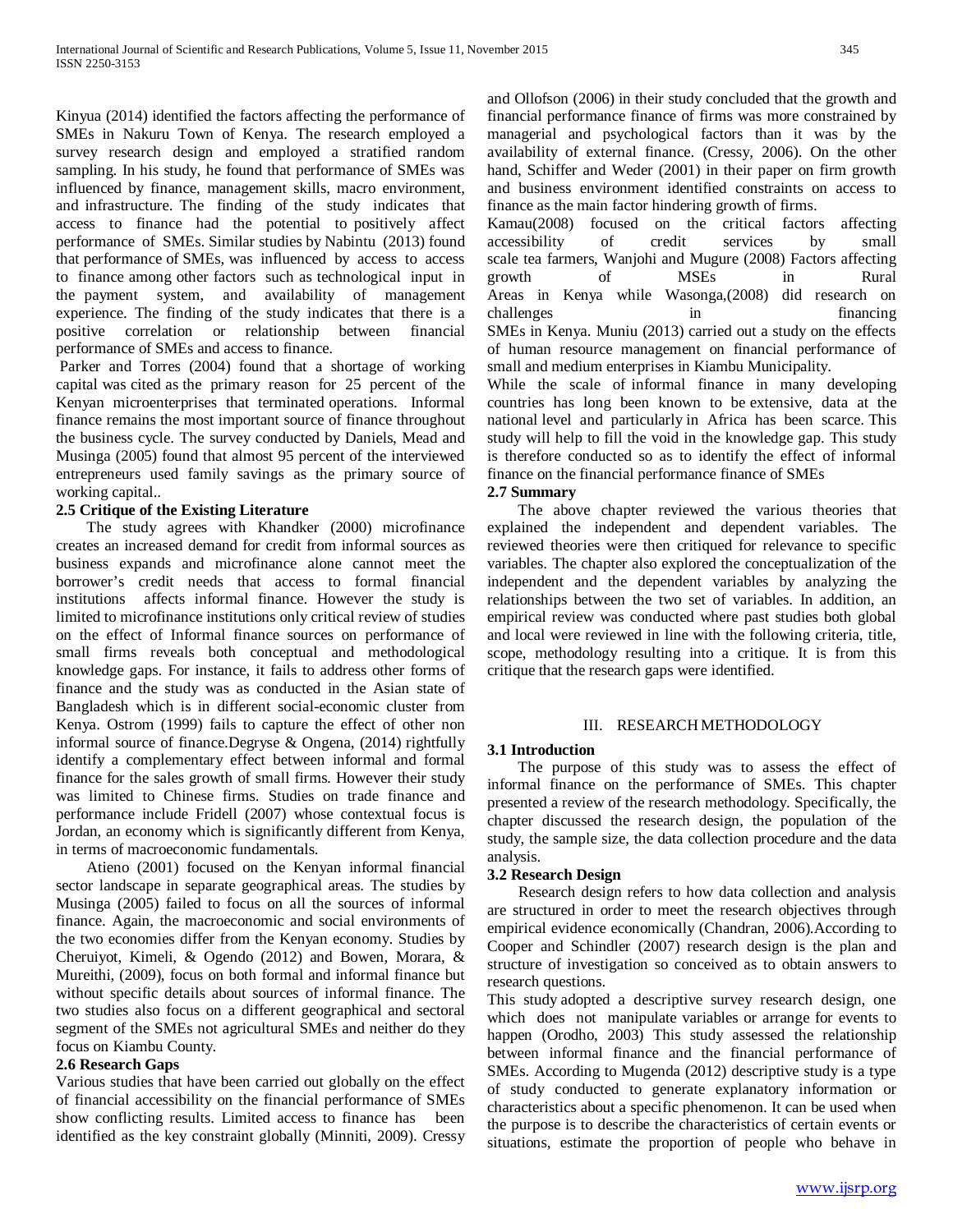certain ways and to make specific predictions (Saunders et al 2009).

# **3.3 Population of the Study**

 According to Kombo and Tromp (2006) population is a group of individuals, objects or items from which samples will be taken for measurement or it is an entire group of persons, or elements that have at least one thing in common. The study targeted all the 7384 registered SMEs in Kiambu town.(Kiambu County Integrated Plan 2013-2017). The accessible population for this study was the registered and operating businesses in 2015.

#### **3.4 Sampling Frame**

 A simple definition of a sampling frame is a set of source materials from which the sample is selected (Mugenda and Mugenda, 2003).The definition also encompasses the purpose of sampling frames, which is to provide a means for choosing the particular members of the target population that are to be interviewed in the survey (Bailey, 2008). The sampling frame of this survey was the list of the registered 7384 SMEs.

#### **3.5 Sample Size and Sampling Technique**

 A sample is a subset of population (Hyndman, 2008). It is a true representative of the entire population to be studied (Leary, 2001). Similarly sampling is the selection of a subset of individuals from within a **population** to yield some knowledge about the whole population, especially for the purposes of making predictions based on [statistical inference](http://en.wikipedia.org/wiki/Statistical_inference) (Scott & Wild, 1986; Black and William, 2004). Its main advantages are cost, speed, accuracy and quality of the data (Ader, Mellenbergh, & Hand, 2008). A good sample should be truly representative of the population, result in a small sampling error, viable, economical, and systematic, whose results can be applied to a universe with a reasonable level of confidence (Kothari, 2004.This study adopted random sampling for the selection of the SMEs. Since the population was less than 10,000, the fisher et al, (2003) formula was employed.

The Fisher formula is as follows:

$$
n=\frac{z^2p(1-p)}{d^2}
$$

Where;

*n*= sample size

*z*= the standard normal deviate value for the level of confidence, for instance 95% level of confidence =1.96.

*d*= margin of error or level of precision at 0.1 for CI at 90%  $p=$  proportion to be estimated, Israel (2009) recommends that if you don't know the value of p then you should assume p=0.5 Therefore, sample size is arrived at as follows:

$$
n = \frac{(1.96^2)(0.5)(1 - 0.5)}{(0.1)^2}
$$

 $n = 96$ 

Since the population is less 10,000, the sample size is further adjusted as follows:

 $n_0 = n/(1 + ((n-1)/N))$  $n_0=96/(1+ ((96-1)/7384))$  $n_0 = 95$ 

The sample had 95 respondents who consisted of owners and managers of SMEs. A multistage sampling procedure with simple random sampling was used to select SMEs for the survey. SMEs were randomly selected resulting in a sample size of 95. Data was obtained from sample using questionnaires

#### **3.6 Instruments**

 Primary data was collected through the administration of the questionnaires. A questionnaire is a pre-formulated written set of questions to which the respondents record the answers usually within rather closely delineated alternatives. A Likert scale of five responses was used. Likert scale is an interval scale that specifically uses five anchors of strongly disagrees, disagree, neutral, agree and strongly agree. The Likert scale measures the level of agreement or disagreement. Likert scales are good in measuring perception, attitude, values and behaviour. The Likert scale has scales that assist in converting the qualitative responses into quantitative values (Mugenda & Mugenda, (2003) and Zikmund, Babin, Carr &Griffin, (2010).Open ended questions was not useful because the data obtained was not normally distributed since the respondents were not restricted to a common way of answering the questions.

# **3.7 Data Collection Procedure**

 Data collection refers to the process of gathering raw and unprocessed information that can be processed into meaningful information, following the scientific process of data analysis (Gall, Gall & Borg, 2007).

 Primary data is collected or obtained from the original sources. The resulting data is usually referred to as raw data meaning it has not been re-organized and cleaned. Primary data was obtained from questionnaires. The questionnaire consisted of five sections. The first section detailed the demographic information of the respondents. The second section attempted to establish the effect of Self-help groups finance sources on the performance of SMEs. The third section attempted to establish the effect of family and friends finance sources on the performance of SMEs. The forth section attempted to establish the effect of trade credit Finance sources on the performance of SMEs. The fifth section attempted to establish the effect of Shylock finance sources on the performance of SMEs.

#### **3.8 Pilot testing**

 A pilot study was conducted to test-run the practicability of the study and to detect flaws in the data collection process. This helped to discover errors on the issues raised such as ambiguous instruction or wording, inadequate time limit and measurability of variables defined.

#### **3.8.1 Validity Test**

 According to Mugenda and Mugenda (2003), validity is the accuracy and meaningfulness of inferences, which are based on the research results. Validity exists if the data measure what they are supposed to measure. Baker, Veit and Powell (2001) states that the size of a sample to be used for piloting testing varies depending on time, costs and practicality, but the same would tend to be 5- 10 per cent of the main survey. According to Cooper and Schindler (2006) the respondents in a pilot test do not have to be statistically selected when testing the validity and reliability of the instruments. For this study, 5% was used thus 5 questionnaires was used and reviewed with a view to improving content validity of the data that will be collected. Content validity is the extent to which a measuring instrument provides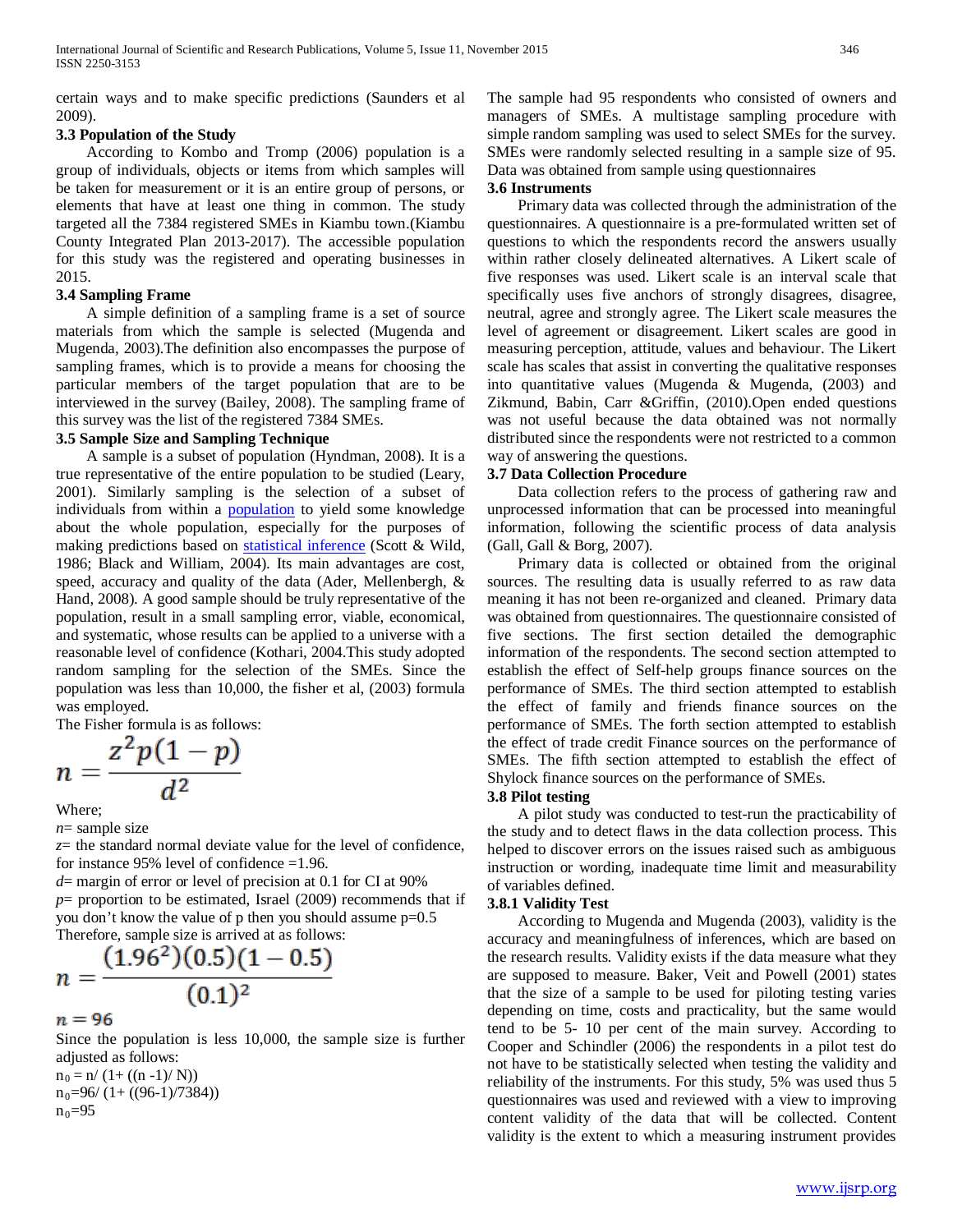adequate coverage of the topic under study (Kothari, 2004). Content validity of the research instrument was evaluated through the actual administration of the pilot group. The study used both face and content validity to ascertain the validity of the questionnaires. Face validity is actually validity at face value. Industry experts and the research supervisor also went through the questionnaire to judge how well the measuring instrument met the standards.

#### **3.8.2 Reliability Test**

 Reliability is the consistency of a set of measurement items (Cronbach, 1951). Reliability is the consistency of measurement, or the degree to which an instrument measures the same way each time it is used under the same condition with the same subjects. In short, it is the repeatability of measurement. A measure is considered reliable if a person's score on the same test given twice is similar. Five questionnaires were piloted by issuing them to respondents who will not be included in the final study sample. The five questionnaires were coded and responses input into SPSS which was used to generate the reliability coefficient. The researcher used the most common internal consistency measure known as Cronbach's Alpha (α) which was generated by SPSS. It indicated the extent to which a set of test items should be treated as measuring a single latent variable (Cronbach, 1951). The recommended value of 0.7 was used as a cut–off of reliability for this study.

#### **3.9.1 Data Analysis and Presentation**

 Data analysis is a practice in which raw data is ordered and organized so that useful information can be extracted from it (Gall, Gall & Borg, 2007). Descriptive statistics such as, mean and frequencies were used to perform data analysis. The mean scores was used to rate the factors in order of their importance. After data had been collected through questionnaires, it was prepared in readiness for analysis by editing, handling blank responses, coding, categorizing and keying into statistical package for social sciences (SPSS) computer software for analysis SPSS was used to produce frequencies, descriptive and inferential statistics which was used to derive conclusions and generalizations regarding the population. The particular descriptive statistics was frequencies, mean scores and standard deviation. The particular inferential statistic was regression and correlation analysis.

 A multivariate regression model was used to link the independent variables to the dependent variable as follows;

 $Y = \beta_0 + \beta_1 X_1 + \beta_2 X_2 + \beta_3 X_3 + \beta_4 X_4 + \mu$ Where;

Y =Performance

 $X_1$  =Self Help Group finance sources

- $X_2$  = Family and friends finance sources
- $X_3$  = Trade credit finance sources
- $X_4$  = Shylock finance sources

In the model,  $\beta_0$  = the constant term while the coefficient  $\beta_i = 1...4$  will be used to measure the sensitivity of the dependent variable (Y) to unit change in the predictor variables  $X_1$ ,  $X_2$ ,  $X_3$  and  $X_4$ .  $\mu$  is the error term which captures the unexplained variations in the model.

 The analysis of variance (ANOVA) was checked to reveal the overall model significance. In particular, the calculated f statistic was compared with the tabulated f statistic. A critical p value of 0.05 was also used to determine whether the overall model was significant or not. The individual regression coefficient was checked to see whether the independent variables significantly affected the business performance. A critical p value of 0.05 was used to determine whether the individual variables are significant or not.

Data was then presented in bar graphs, pie charts and tables.

#### IV. RESULTS AND DISCUSSION

#### **4.0 Introduction**

 This chapter comprised of data analysis, findings and interpretation. Results were presented in tables and diagrams. The analyzed data was arranged under themes that reflected the research objectives.

#### **4.1 Response Rate**

 The number of questionnaires that were administered was 95. A total of 80 questionnaires were properly filled and returned. This represented an overall successful response rate of 84.21% as shown on Table 4.1. According to Mugenda and Mugenda (2003) and also Kothari (2004) a response rate of above 50% is adequate for a descriptive study. Babbie (2004) also asserted that return rates of above 50% are acceptable to analyze and publish, 60% is good, 70% is very good while above 80% is excellent

Based on these assertions from renowned scholars, 84.21% response rate is excellent for the study.

#### **Table 4.1: Response Rate**

| <b>Response</b> | <b>Frequency</b> | Percent     |
|-----------------|------------------|-------------|
| Returned        | 80               | 84.21%      |
| Unreturned      | 15               | 15.79%      |
| <b>Total</b>    | 95               | <b>100%</b> |

#### **4.2 Demographic Characteristics**

 This section consists of information that describes basic characteristics such as gender of the respondent, age of the respondent, level of education and years of operation in the SMEs sector.

#### **4.2.1 Gender of the respondents**

 The respondents were asked to indicate their gender. Majority of the respondents were male who represented 60% of the sample while 40% were female. This implies that majority of SMEs are male dominated.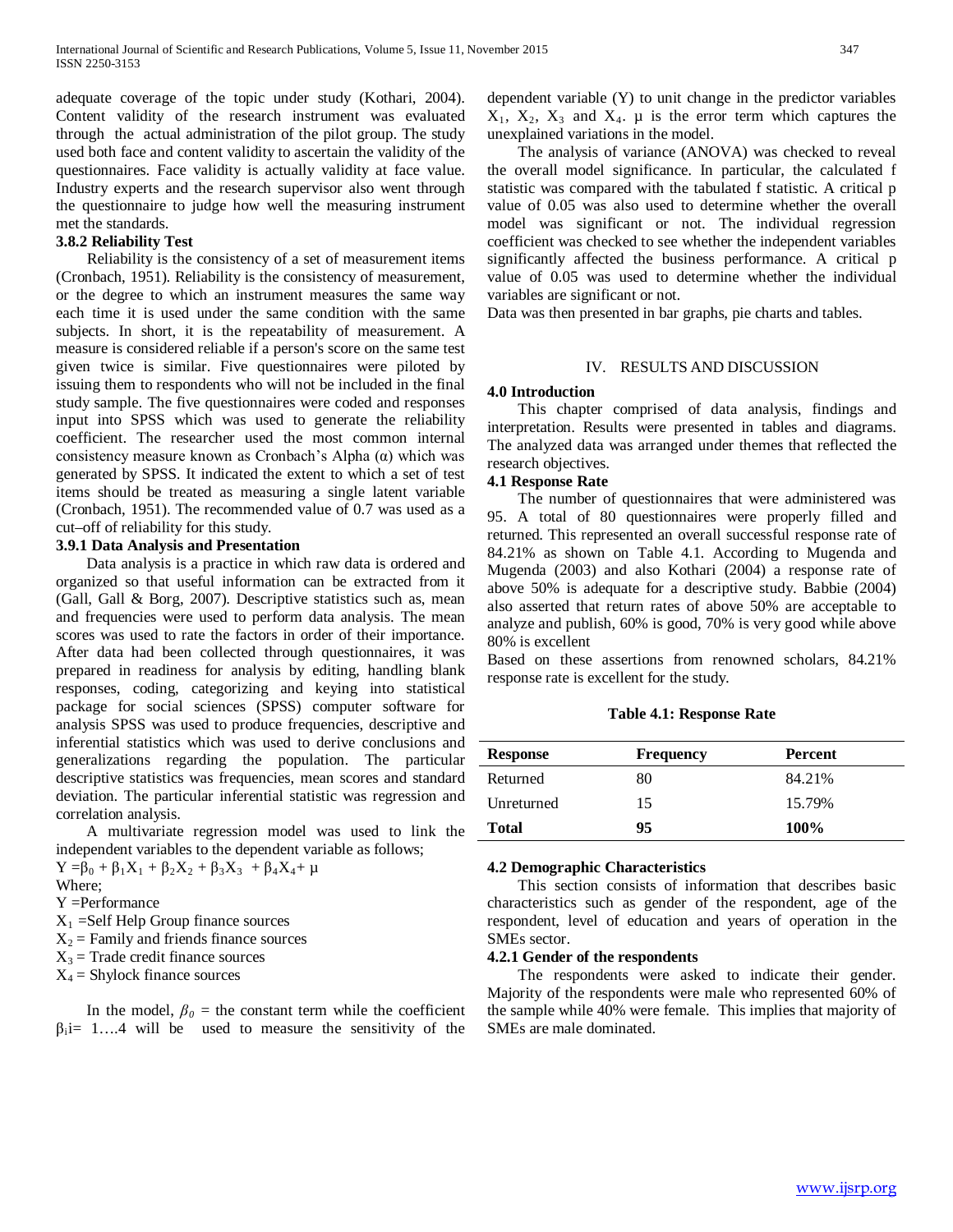

**Figure 4.1: Gender of Respondents**

#### **4.2.2 Age of the respondents**

 Respondents were requested to indicate their age brackets. Majority of the respondents, 36% were in age bracket of 31-40 years. 28% were in age bracket of 41-50 years, 21% were above 50 years while 15% who were the least were less than 30 years

old. This implies that majority of the employees in the SMEs were relatively old employees and were expected to have a good background of the operations within the organization.

#### **Table 4.2: Age of the respondents**

| Age            | <b>Frequency</b> | Percent | <b>Valid Percent</b> | <b>Cumulative Percent</b> |
|----------------|------------------|---------|----------------------|---------------------------|
| Less 30 years  | 12               | 15      | 15                   | 15                        |
| $31-40$ years  | 29               | 36.3    | 36.3                 | 51.2                      |
| $41-50$ years  | 22               | 27.5    | 27.5                 | 78.8                      |
| Above 50 years | 17               | 21.3    | 21.3                 | 100                       |
| Total          | 80               | 100     | 100                  |                           |

#### **4.2.3 Highest Level of Education**

 The respondents were asked to indicate their highest level of education. Results in figure 4.3 show that 57% of the respondents had their highest level of education being college level, 29% had university level while only 14% had secondary qualification. In as far as the title of study is concerned, the results imply that, the respondents were expected to understand the questionnaire and give valid response since they had better understanding as guided by the their level of education which in this case majority having college level as the highest level of education.

|  | Table 4.3: Highest level of Education of Respondents |
|--|------------------------------------------------------|
|  |                                                      |

| <b>Education level</b> | Frequency | Percent | <b>Valid Percent</b> | <b>Cumulative Percent</b> |
|------------------------|-----------|---------|----------------------|---------------------------|
| Secondary school       |           | 13.8    | 13.8                 | 13.8                      |
| College                | 46        | 57.5    | 57.5                 | 71.3                      |
| University             | 23        | 28.7    | 28.7                 | 100                       |
| Total                  | 80        | 100     | 100                  |                           |

# **4.2.4 Duration of operation in the SME.**

 On the question of the duration being in operation, majority of the respondents (54%) have been in the operation for 6-10 years, 22% have been in the operation for over 10 years, 15% have been in the operation for 2-5 years while 9% have been in the operation for a period less than 1 year.

This implies that majority of the respondents have been in the operation for a good period of time thus they were experienced.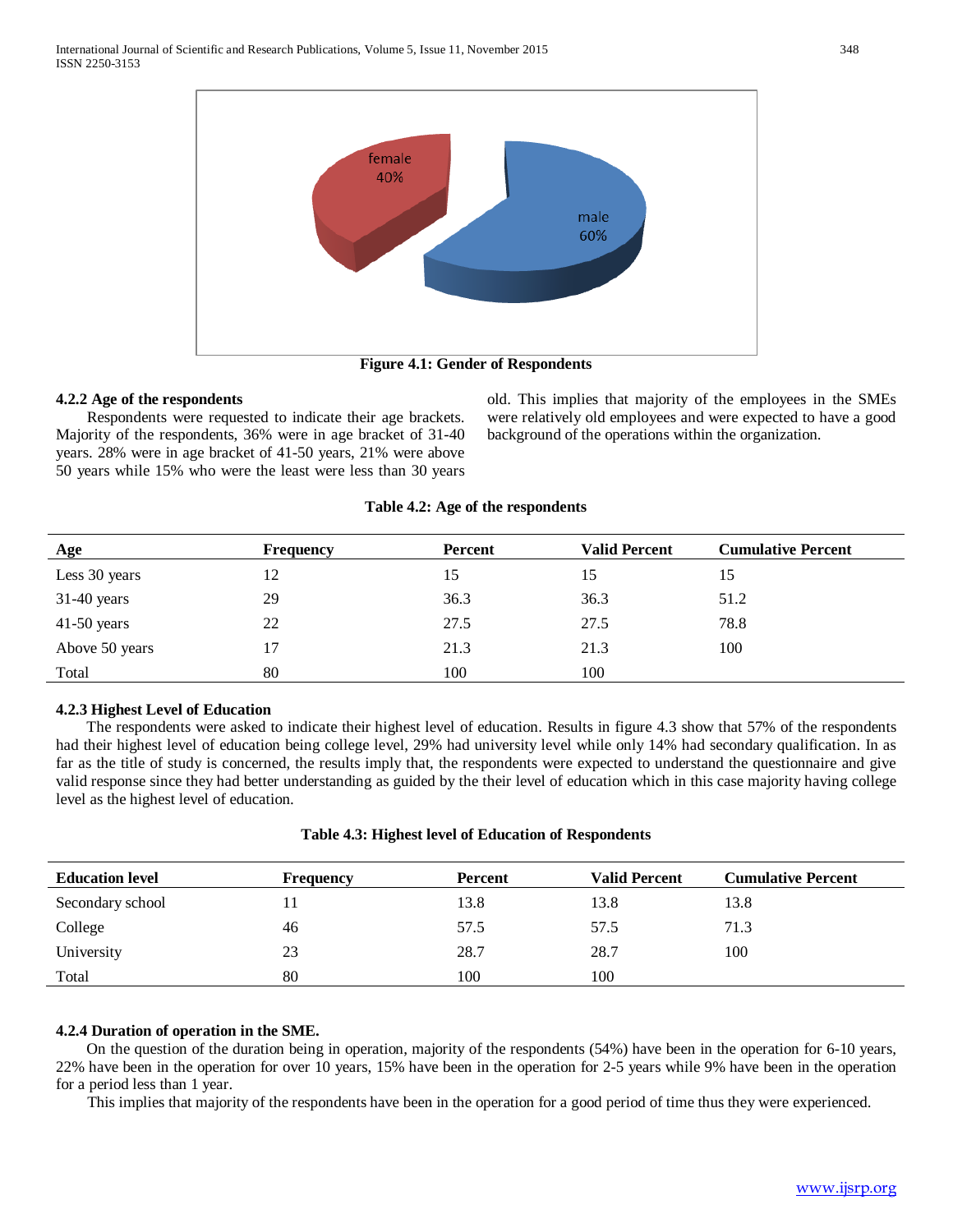| <b>Years worked</b> | Frequency | <b>Percent</b> | <b>Valid Percent</b> | <b>Cumulative Percent</b> |
|---------------------|-----------|----------------|----------------------|---------------------------|
| less than 1 year    |           | 8.8            | 8.8                  | 8.8                       |
| 2 to 5 years        | 12        | 15             | 15                   | 23.8                      |
| 6 to 10 years       | 43        | 53.8           | 53.8                 | 77.5                      |
| Over 10 years       | 18        | 22.5           | 22.5                 | 100                       |
| Total               | 80        | 100            | 100                  |                           |

# **Table 4.4: Duration of operation in the SME.**

#### **4.2.5 Number of employees**

 The respondents were asked to indicate the number of employees in their SMEs. A majority of 50% indicated that they had 1 to 5 employees, 25% responded that they had between 6 to 10 employees, 15% indicated that they had 11 to 50 employees while only 8% indicated that they had over 50 employees.

 This implies that majority of SMEs within Kiambu county have few employees. The criteria for defining the size of a business differ from country to country, with many countries having programs of [business rate](https://en.wikipedia.org/wiki/Business_rate) reduction and financial subsidy for SMEs. According to European Commission the SME are the enterprises that follow this definition (European Union, 2015).Therefore from this definition, this study can conclude that majority of the SMEs in Thika are micro enterprises as shown in the table.

#### **Table 4.5: European Union definition of SMEs.**

| Company category | <b>Employees</b>           | Turnover                                | <b>Balance Sheet Total</b>              |
|------------------|----------------------------|-----------------------------------------|-----------------------------------------|
| Medium-sized     | : 250 $\overline{a}$       | $\leq$ 650 m                            | $\leq$ $\in$ 43 m                       |
| Small            | $\stackrel{<}{_{\sim}} 50$ | $\leq \text{\textsterling}10 \text{ m}$ | $\leq \text{\textsterling}10 \text{ m}$ |
| Micro            | 10                         | $<$ $\in$ 2 m                           | $\leq \epsilon$ 2 m                     |

Source: European Union (2015)

#### **Table 4.6: Number of employee**

| <b>No of Employees</b> | <b>Frequency</b> | <b>Percent</b> | <b>Valid Percent</b> | <b>Cumulative Percent</b> |
|------------------------|------------------|----------------|----------------------|---------------------------|
| 1 to 5 employees       | 40               | 50             | 50                   | 50                        |
| 6 to 10 employees      | 20               | 25             | 25                   | 75                        |
| 11 to 50 employees     | 12               | 15             |                      | 90                        |
| over 50 employees      | 8                | 10             | 10                   | 100                       |
| Total                  | 80               | 100            | 100                  |                           |

# **4.3 Performance**

#### **4.3.1 Financial Performance**

 The respondents were requested to indicate if the profitability of their business had improved in the last three years. 89% of the respondents who were the majority indicated that profitability of their business had improved while only 11% said that their profitability of their businesses had not improved.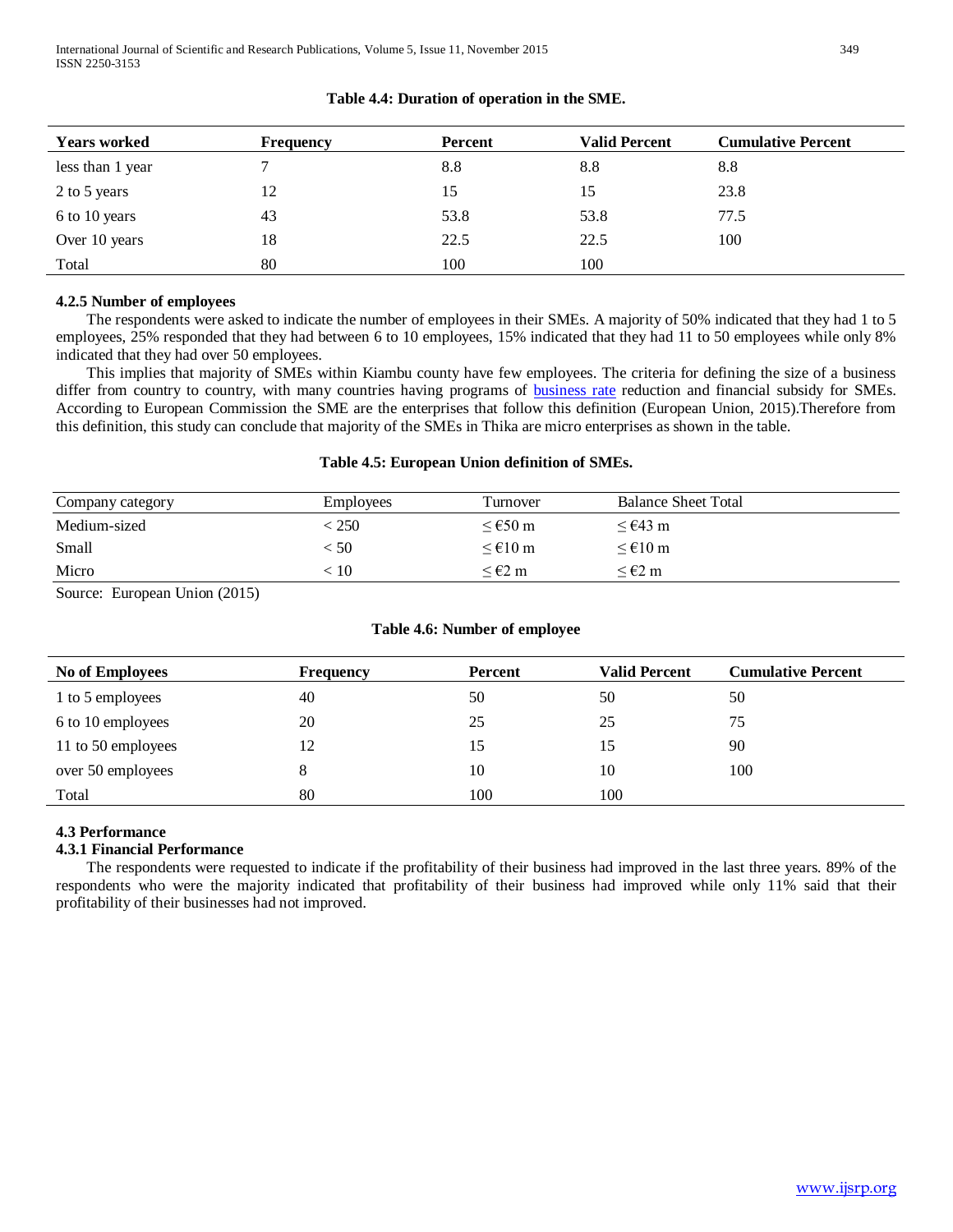

**Figure 4.2: Profitability**

 For those who responded that their profitability of their business had improved, they were further requested to indicate the percentage range of the profitability improvement. In the year 2014, 55% of the respondents who were the majority indicated that they have realized over 5% profitability increment. In the year 2013, 61.10% also indicated that they have realized over 5% increment while in the year 2012, 61.10% who were the majority indicated that they have had between 2 to 5% improvement in profitability.

 Profitability is the function of the ability of an organization to gain and manage the resources in several different ways to develop competitive advantage (Lahtinen, 2009). Measuring financial performance is very important because it builds on the results, make different decisions in economic units. Financial performance measurement is important to economic units, because it provides useful information about the economic units before decisions or actions (Lahtinen, 2009).



**Figure 4.3: Profitability improvement**

#### **4.3.2 Non Financial Performance**

 The respondents were requested to indicate if the customer satisfaction of their business had improved in the last three years. 95% of the respondents who were the majority indicated that customer satisfaction of their business had improved while only 5% said that customer satisfaction of their businesses had not improved.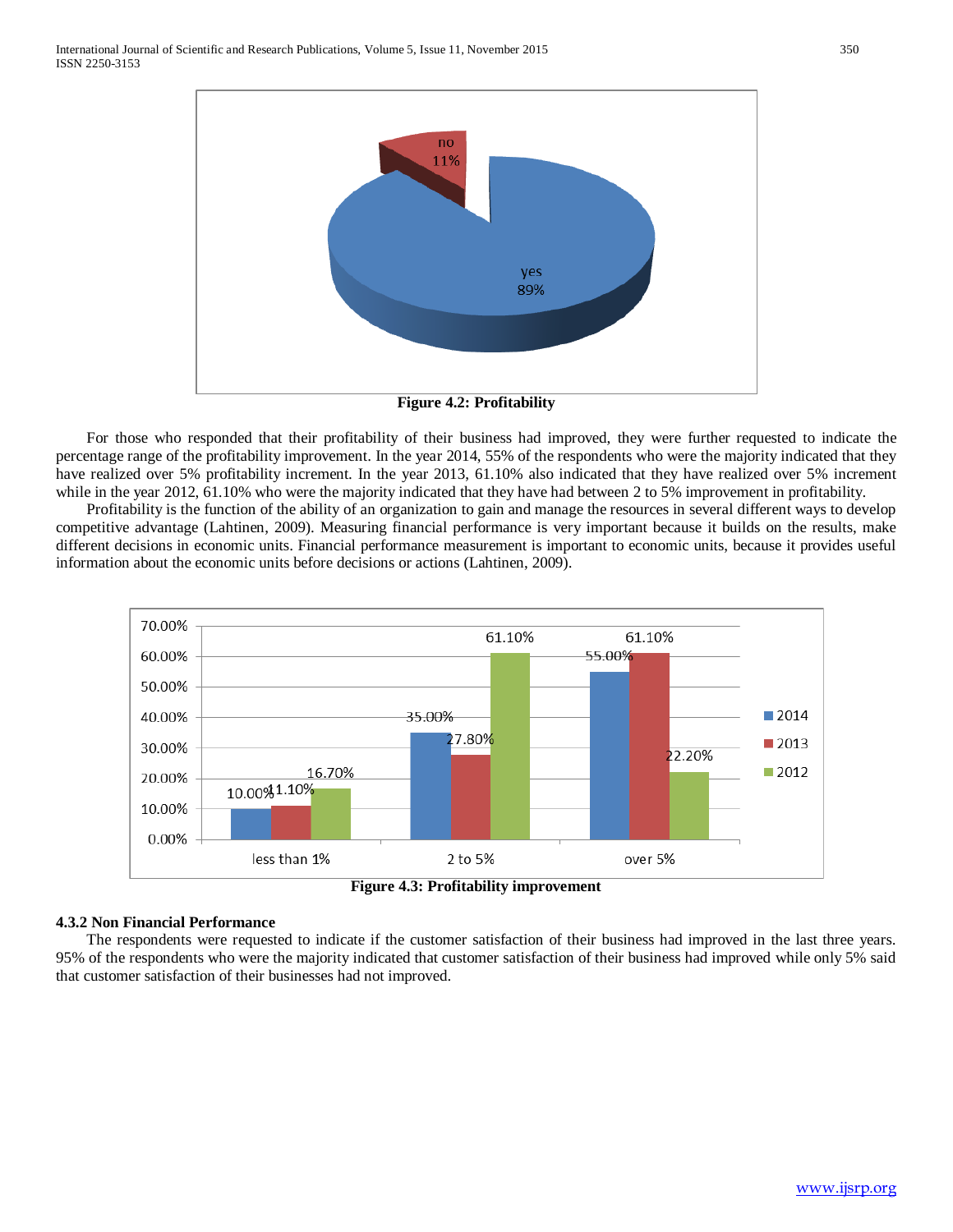

**Figure 4.4: Customer Satisfaction**

 For those who responded that customer satisfaction of their business had improved, they were further requested to indicate the percentage range of the customer satisfaction improvement. In the year 2014, 57.9% of the respondents who were the majority indicated that they have realized over 5% customer satisfaction increment. In the year 2013, 57.9% also indicated that they have realized over 5% increment while in the year 2012, 57.9% who were the majority indicated that they have had between 2 to 5% customer satisfaction improvements.



**Figure 4.5: Customer Satisfaction improvement**

### **4.4 Effect of Self Help Group (SHG) finance on performance 4.4.1 Descriptive Statistics**

 The respondents were asked to indicate if they had borrowed money from a rotating saving and credit association/Chama in the last three years. 90% of the respondents indicated that they had e borrowed for the last three years while only 10% indicated that they had not borrowed.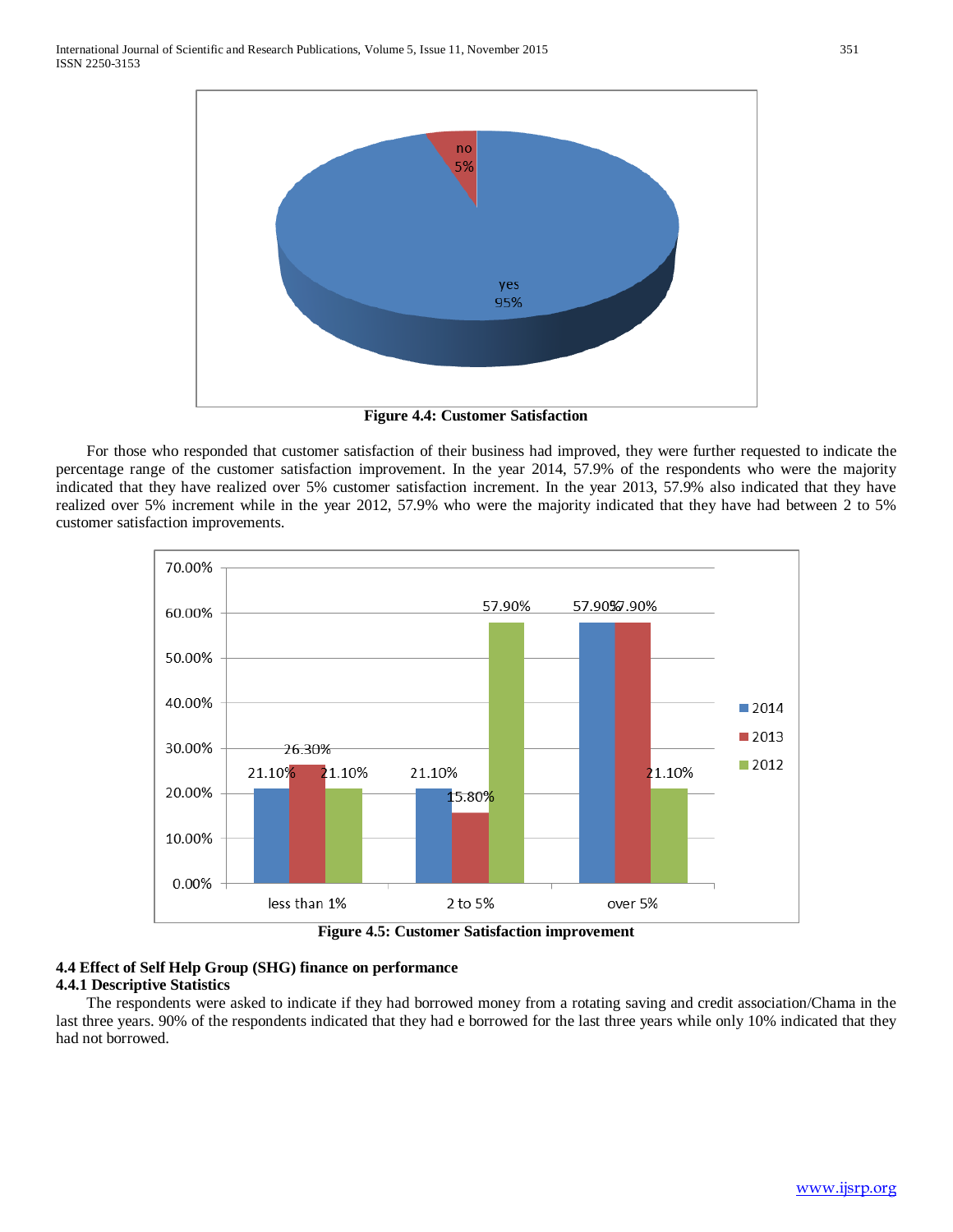

**Figure 4.6: Self Help Group (SHG) financing**

 For those who answered that they had borrowed it, they were further requested to indicate in range the amount they had borrowed from the association in the last three years.50% of the respondents who were the majority indicated that they had borrowed over ksh50, 000 in the year 2014, 58% indicated that they had borrowed between ksh20,000 and 50,000 in the year 2013 while 65.3% indicated that they had borrowed between ksh20,000 and 50,000 in the year 2012.

 Ostrom (1999) argued that ROSCAs have been able to avoid many of the high transaction costs associated with formal financial institutions. For example, ROSCAs through various monitoring and sanctioning mechanisms can minimize the costs of screening new borrowers by capitalizing on local information about individuals past behavior. In addition, reputations and the self-selection of members help these institutions reduce adverse selection and moral hazard problems. High rates of interaction, proximity and effective mechanisms such as first, second, and third-party enforcement make it easier for mutual monitoring among members to occur and helps ensure that the benefits of cooperating minimize the temptation to default. Social capital such as shared norms, networks of relationships, and trust are important factors that explain how these institutions have been able to remain sustainable.

| Year | less than ksh20,000 | ksh20,000-50,000 | over ksh50,000 |  |
|------|---------------------|------------------|----------------|--|
| 2014 | 16.70%              | 33.30%           | 50.00%         |  |
| 2013 | 1.60%               | 58.00%           | 30.40%         |  |
| 2012 | 16.70%              | 65.30%           | 18.10%         |  |

#### **Table 4.7: Self Help Group (SHG) finance**

#### **4.4.2 Correlation Analysis**

 The bivariate correlation was conducted between the Self Help Group (SHG) finance and performance. The results indicated that there was a positive and a significant association between Self Help Group (SHG) finance and performance (r=0.427, p=0.000)

#### **Table 4.8: Correlation matrix**

|                                                             |                     | <b>Performance</b> | <b>Self Help Group (SHG) finance</b> |  |
|-------------------------------------------------------------|---------------------|--------------------|--------------------------------------|--|
| <b>Performance</b>                                          | Pearson Correlation | 1.000              |                                      |  |
|                                                             | $Sig. (2-tailed)$   |                    |                                      |  |
| Self Help Group (SHG) finance                               | Pearson Correlation | $0.427**$          | 1.000                                |  |
|                                                             | Sig. (2-tailed)     | 0.000              |                                      |  |
| ** Correlation is significant at the 0.01 level (2-tailed). |                     |                    |                                      |  |

 The finding is consistent with study by Mbizi and Gwangwava(2013) that revealed that majority of the participants considered the ROSCAs strategy so vital that eighty percent concurred that for the poor ROSCAs is the only viable funding strategy for sustainable Micro Enterprises. Self help group finance sources were deemed to be great assistance in smoothening business financial cycles as well facilitating cash flow management.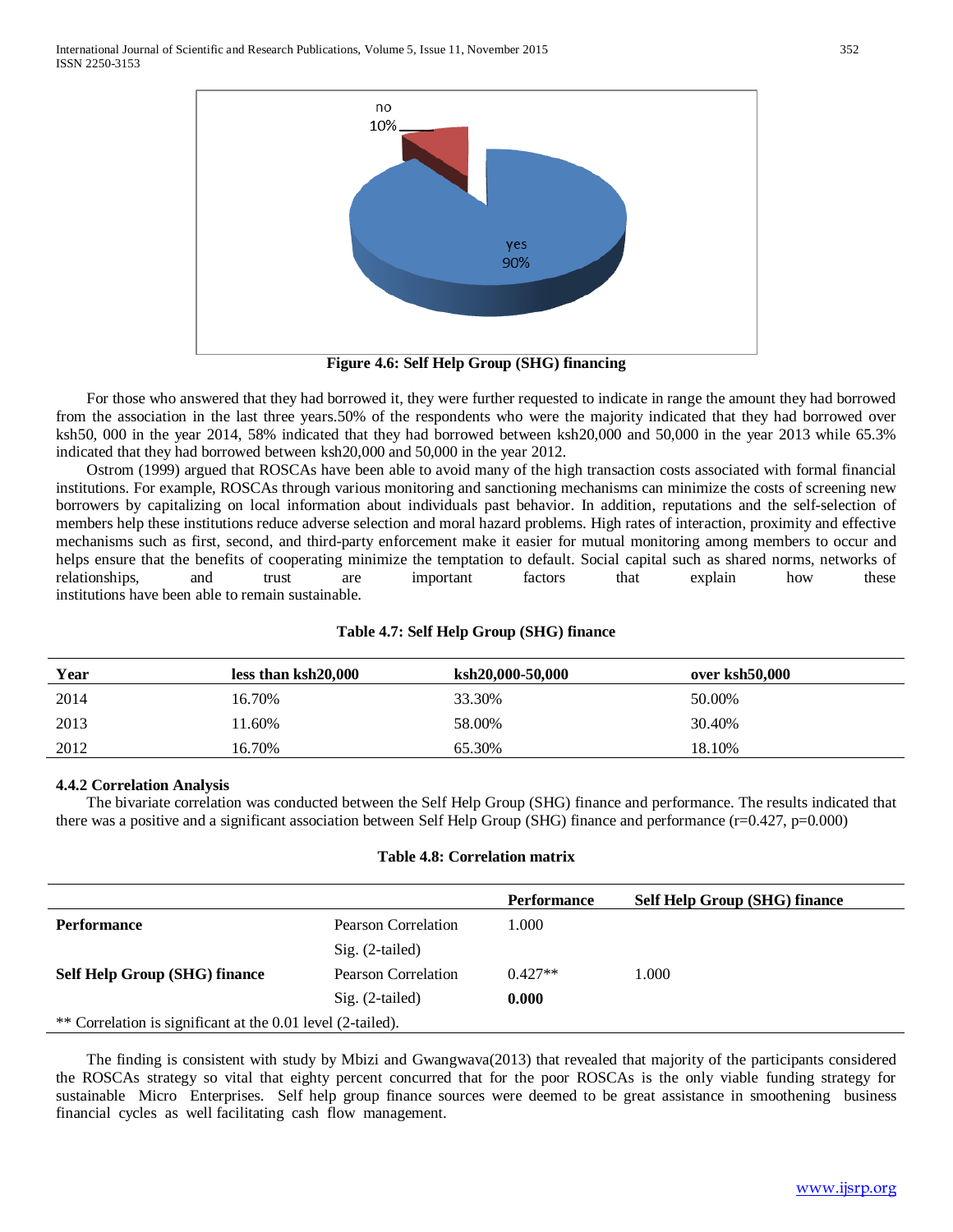# **4.5 Effect of Family and Friends finance on performance**

#### **4.5.1 Descriptive Statistics**

 The respondents were asked to indicate if they had borrowed money from family and friends in the last three years. 90% of the respondents indicated that they had borrowed for the last three years while only 10% indicated that they had not borrowed.



**Figure 4.7: Family and Friends finance borrowing**

 For those who answered that they had borrowed it, they were further requested to indicate in range the amount they had borrowed from the family and friends in the last three years. 57.9% of the respondents who were the majority indicated that they had borrowed over ksh50, 000 in the year 2014, 55% indicated that they had borrowed between Ksh20,000 and 50,000 in the year 2013 while another 55% indicated that they had borrowed between ksh20,000 and 50,000 in the year 2012.

#### **Table 4.8: Family and Friends finance borrowing**

| Year | less than ksh20,000 | ksh20,000-50,000 | over ksh50,000 |
|------|---------------------|------------------|----------------|
| 2014 | 15.80%              | 26.30%           | 57.90%         |
| 2013 | 10.00%              | 55.00%           | 35.00%         |
| 2012 | 15.00%              | 55.00%           | 30.00%         |

# **4.5.2 Correlation Analysis**

 The bivariate correlation was conducted between the Family and Friends finance and performance. The results indicated that there was a positive and a significant association between Family and Friends finance and performance  $(r=0.200, p=0.007)$ 

#### **Table 4.10: Correlation matrix**

|                                                             |                     | <b>Performance</b> | <b>Family and Friends finance</b> |  |
|-------------------------------------------------------------|---------------------|--------------------|-----------------------------------|--|
| <b>Performance</b>                                          | Pearson Correlation | 1.000              |                                   |  |
|                                                             | $Sig. (2-tailed)$   |                    |                                   |  |
| <b>Family and Friends finance</b>                           | Pearson Correlation | 0.200              | 1.000                             |  |
|                                                             | $Sig. (2-tailed)$   | $0.007**$          |                                   |  |
| ** Correlation is significant at the 0.01 level (2-tailed). |                     |                    |                                   |  |

 This finding agree with that of Macharia (2012) who studied the effects of access to finance on Medium and small enterprises investment growth in Ongata-Rongai Township and found out that in financing of the Medium and small business, family and friends played a big role in helping the business owners boost their operations with an average of 40% of the finances coming from them, an average of 24% came from financial institutions while on average 30% of the finances were from business savings. The study also found that the main hindrance of SMEs in getting access to formal financial services due to lack of credit services awareness, lack of collateral, banks vetting procedures, requirements of a guarantor, cost of loans and the employment as a security issue are some of the obstacles hindering utilization of the available credit facilities.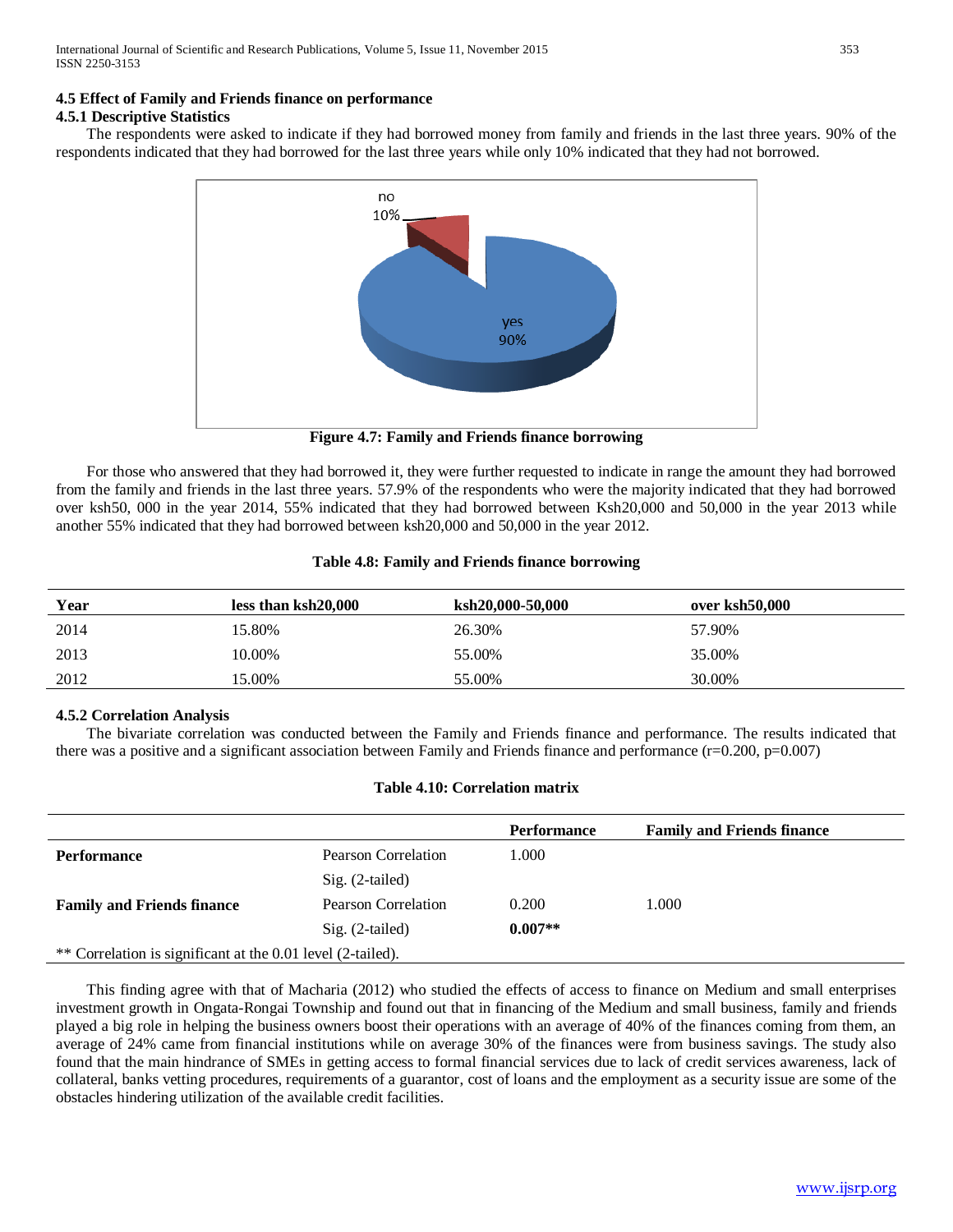# **4.6 Effect of trade credit finance on performance**

#### **4.6.1 Descriptive Statistics**

 The respondents were asked to indicate if they had accessed money from trade credit institutions in the last three years. 85% of the respondents indicated that they had accessed for the last three years while only 15% indicated that they had not accessed.

 According to Demurgic-Kunt and Maksimovic (2001) trade credit is important alternative to bank loans as a source of external funding in the SME sector in every developed and developing economy. Trade credit is an agreement in which a supplier allows a business to delay payment for goods and services already delivered. Allowing payment to occur after the receipt of the goods and services helps the business to better manage their short-term cash flows. Trade credit is an alternative source of funding to credit provided by financial institutions, hereafter referred to as bank credit.



**Figure 4.8: trade credit finance access**

 For those who answered that they had accessed it, they were further requested to indicate in range the amount they had accessed from trade credit in the last three years. 50% of the respondents who were the majority indicated that they had accessed over ksh50, 000 in the year 2014, another 50% indicated that they had accessed over ksh50, 000 in the year 2013 while 55.6% indicated that they had accessed between ksh20, 000 and 50,000 in the year 2012.

# **Table 4.11: Trade credit finance access**

| Year | less than ksh20,000 | ksh20,000-50,000 | over ksh50.000 |
|------|---------------------|------------------|----------------|
| 2014 | 22.20%              | 27.80%           | 50.00%         |
| 2013 | 11.10%              | 38.90%           | 50.00%         |
| 2012 | 22.20%              | 55.60%           | 22.20%         |

#### **4.6.2 Correlation Analysis**

 The bivariate correlation was conducted between the Trade credit finance access and performance. The results indicated that there was a positive and a significant association between Trade credit finance access and performance  $(r=0.633, p=0.000)$ 

#### **Table 4.11: Correlation matrix**

|                                                             |                     | <b>Performance</b> | Trade credit finance access |
|-------------------------------------------------------------|---------------------|--------------------|-----------------------------|
| <b>Performance</b>                                          | Pearson Correlation | L.000              |                             |
|                                                             | Sig. (2-tailed)     |                    |                             |
| Trade credit finance access                                 | Pearson Correlation | $0.633**$          | 1.000                       |
|                                                             | $Sig. (2-tailed)$   | 0.000              |                             |
| ** Correlation is significant at the 0.01 level (2-tailed). |                     |                    |                             |

 These findings agree with Kapkiyai and Mugo(2015) that trade credit has positive effect on liquidity of SMEs and that SMEs with more trade credit tend to improve their profitability..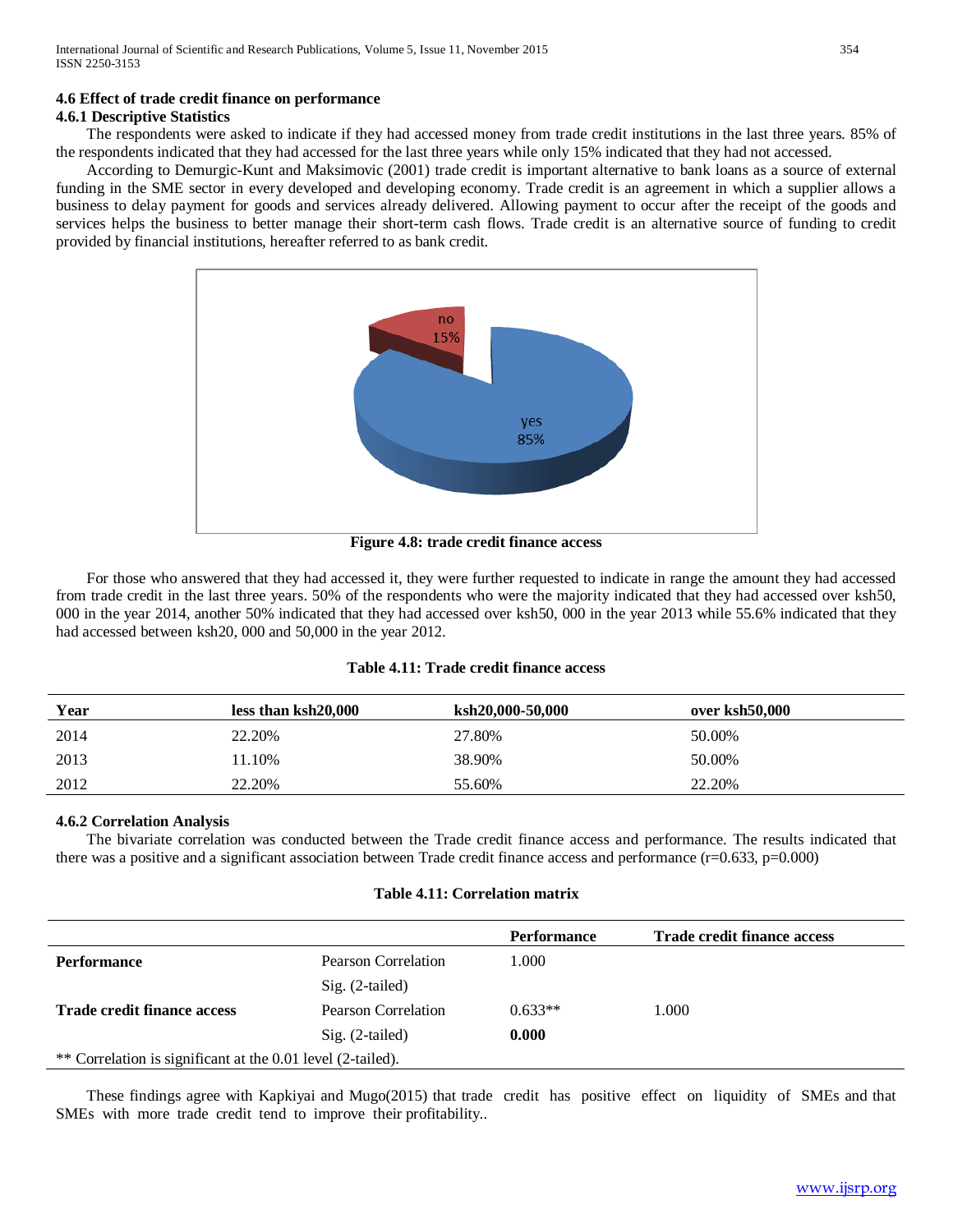# **4.7 Influence of shylock borrowing on performance**

# **4.7.1 Descriptive Statistics**

 The respondents were asked to indicate if they had borrowed money from shylock in the last three years. 55% of the respondents indicated that they had borrowed for the last three years while 45% indicated that they had not borrowed.



**Figure 4.9: Shylock Financing**

 Those who answered they had borrowed from Shylocks were further requested to indicate in range the amount they had borrowed from shylocks in the last three years. 45.5% of the respondents who were the majority indicated that they had borrowed between ksh20,000 and 50,000 in the year 2014, 45.5% indicated that they had borrowed less than ksh20,000 in the year 2013 while 72.7% indicated that they had borrowed over 50,000 in the year 2012. Atieno (2001) found that credit rationing is significantly higher in the formal financial markets as compared to the informal and semiformal financial sectors in Kenya. She found that the concern with the loan repayment among formal lenders determines the amount credit a borrower gets while in the informal financial sector, the main determinant is their limited resource base. She concluded that lending terms imposed by the formal financial sector ( emphasizing collateral security) ration a large number of borrowers out of the credit market leaving only a few who can afford the required collateral. On the other hand, some of the borrowers do not get what they want from the informal sector due to the limited resource base creating a credit gap in the rural markets in Kenya.

| vear | less than ksh20,000 | ksh20,000-50,000 | over ksh50,000 |
|------|---------------------|------------------|----------------|
| 2014 | 27.30%              | 45.50%           | 27.30%         |
| 2013 | 45.50%              | 36.40%           | 18.20%         |
| 2012 | 9.10%               | 18.20%           | 72.70%         |

# **4.7.2 Correlation Analysis**

 The bi-variate correlation was conducted between the Shylock borrowing finance and performance. The results indicated that there was a negative and a significant association between Shylock borrowing finance and performance (r=-0.413, p=0.007)

#### **Table 4.13: Correlation matrix**

|                                                             |                            | <b>Performance</b> | <b>Shylock</b><br>borrowing |  |
|-------------------------------------------------------------|----------------------------|--------------------|-----------------------------|--|
| <b>Performance</b>                                          | <b>Pearson Correlation</b> | 1.000              |                             |  |
|                                                             | $Sig. (2-tailed)$          |                    |                             |  |
| <b>Shylock borrowing</b>                                    | Pearson Correlation        | $-0.413**$         | 1.000                       |  |
|                                                             | $Sig. (2-tailed)$          | 0.007              |                             |  |
| ** Correlation is significant at the 0.01 level (2-tailed). |                            |                    |                             |  |

 The findings are consistent with those of the study by Mariwa (2012) in the rural areas of Ghana that found that though loans from informal lenders are readily available as and when needed, the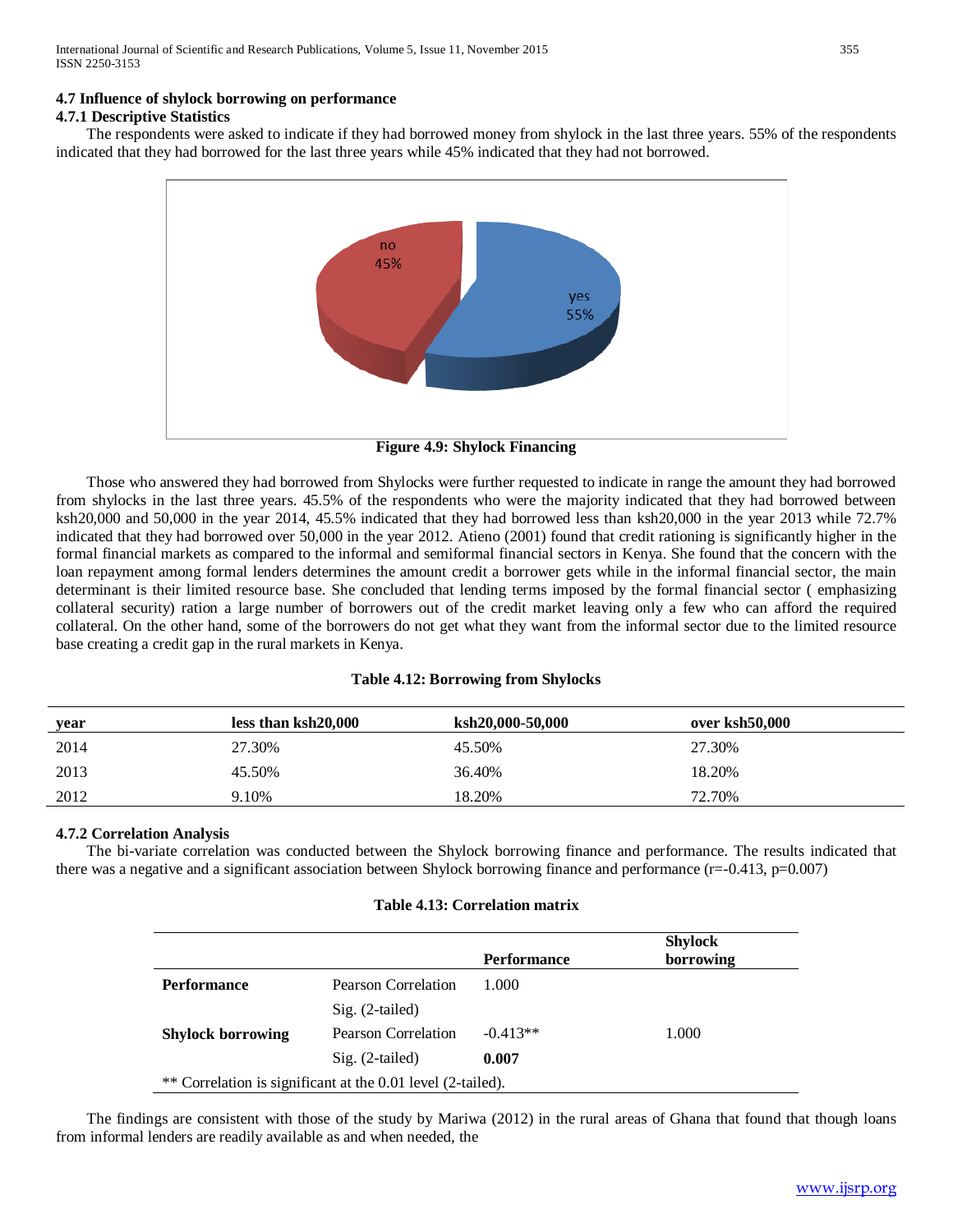Interest rate charged is extremely high; about threefold of the rates charged by formal financial institutions which impacts negatively on the business.

#### **4.8 Multivariate Regression Model**

 The results presented in table 4.14 show the fitness of model used of the regression model in explaining the study phenomena. Self help group finance, family and friends finance; trade credit finance and shylock borrowing were found to be satisfactory variables in explaining performance. This is supported by coefficient of determination also known as the R square of 57.3%. This means self help group finance, family and friends finance; trade credit finance and shylock borrowing explain 57.3% of the variations in the dependent variable which is performance. This results further means that the model applied to link the relationship of the variables was satisfactory.

#### **Table 4.14 Model Fitness**

| <b>Indicator</b>           | <b>Coefficient</b> |
|----------------------------|--------------------|
| $\mathbf R$                | 0.757              |
| R Square                   | 0.573              |
| Adjusted R Square          | 0.528              |
| Std. Error of the Estimate | 0.2103599          |

 In statistics [significance testing](http://en.wikipedia.org/wiki/Significance_testing) the p-value indicates the level of relation of the independent variable to the dependent variable. If the significance number found is less than the critical value also known as the probability value (p) which is statistically set at 0.05, then the conclusion would be that the model is significant in explaining the relationship; else the model would be regarded as nonsignificant.

 Table 4.15 provides the results on the analysis of the variance (ANOVA). The results indicate that the overall model was statistically significant. Further, the results imply that the independent variables are good predictors of performance. This was supported by an F statistic of 12.762 and the reported p value (0.000) which was less than the conventional probability of 0.05significance level.

 This finding is consistent with that of Nabintu (2013) who found that performance of SMEs, was influenced by access to finance among other factors such as technological input in the payment system, and availability of management experience. The finding of the study indicates that there is a positive correlation or relationship between financial performance of SMEs and access to finance.

#### **Table 4.15: Analysis of Variance**

|            | <b>Sum of Squares</b> | -d1 | <b>Mean Square</b> |        | Sig.  |
|------------|-----------------------|-----|--------------------|--------|-------|
| Regression | 2.259                 |     | 0.565              | 12.762 | 0.000 |
| Residual   | 1.682                 | 38  | 0.044              |        |       |
| Total      | 3.941                 | 42  |                    |        |       |

 Regression of coefficients results in table 4.12 shows that self help group finance and performance are positively and significantly related ( $r=0.128$ ,  $p=0.015$ ). The table further indicates that family and friends finance and performance are positively and significantly related ( $r=0.16$ ,  $p=0.013$ ). It was further established that trade credit finance and performance were positively and significantly related (r=0.329, p=0.000), while shylock borrowing and performance were negatively and significantly related (r=-0.372, p=0.000).

#### **Table 4.16: Regression of Coefficients**

| <b>Variable</b>            | в        | <b>Std. Error</b> |          | Sig.  |
|----------------------------|----------|-------------------|----------|-------|
| (Constant)                 | 2.973    | 0.371             | 8.016    | 0.000 |
| self help group finance    | 0.128    | 0.05              | 2.559    | 0.015 |
| family and friends finance | 0.16     | 0.104             | 1.534    | 0.013 |
| trade credit finance       | 0.329    | 0.081             | 4.04     | 0.000 |
| shylock borrowing          | $-0.372$ | 0.096             | $-3.884$ | 0.000 |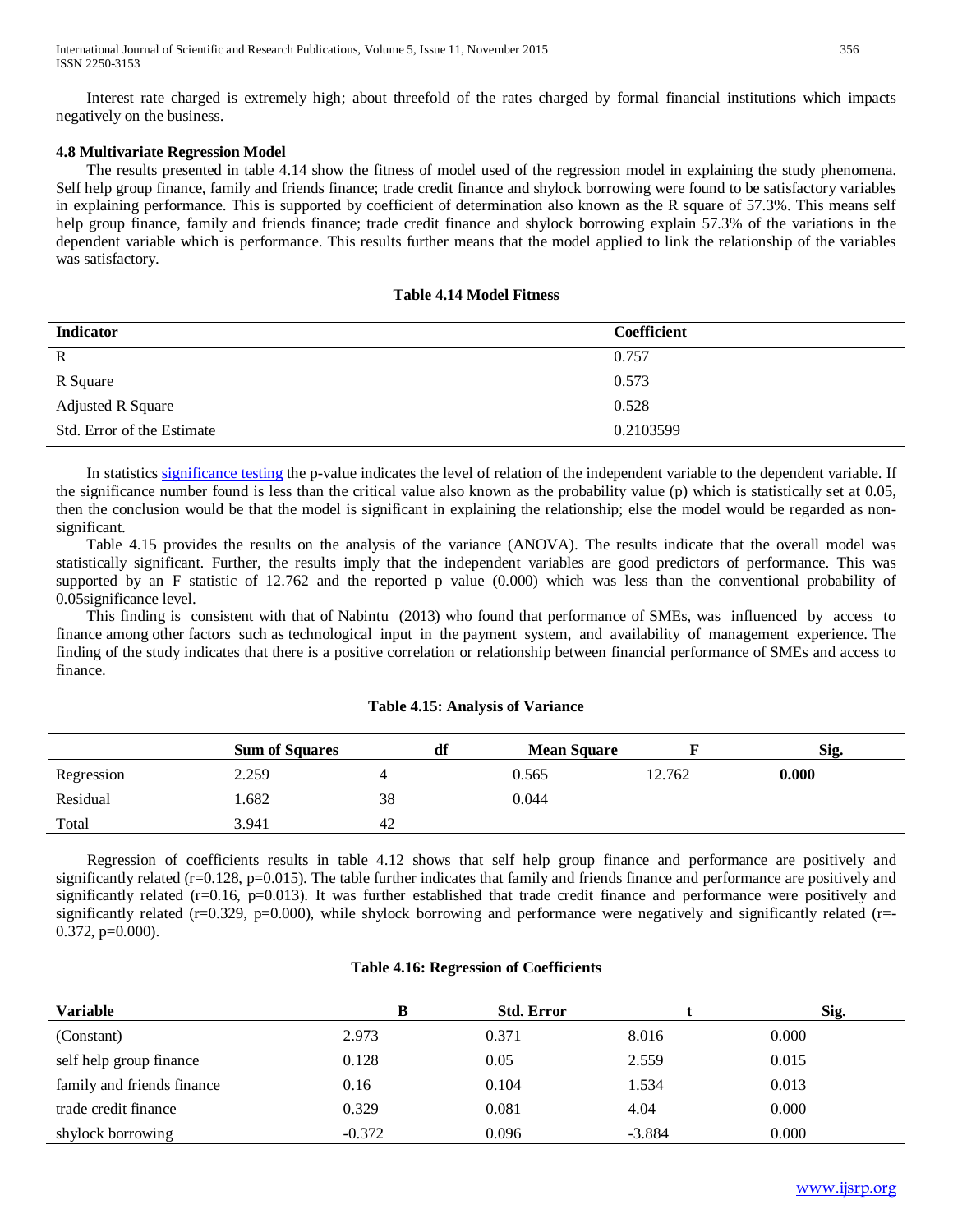# The specific model was;

*Performance=2.973+0.128 self help group finance +0.16 family and friends finance +0.329 trade credit finance -0.372 shylock financing.*

 This finding agrees with that of Fadiga and Fadiga-Stewart (2004) who conducted a study on collective action and informal financial institutions: An empirical analysis of rotating and savings credit associations (ROSCAS) in Senegal and found that factors such as homogeneity of individuals within an association, how long the association has existed, how defaults are covered, and rules such residency requirements, individual contributions, and rotation order are to various degree critical to the financial performance and sustainability of ROSCAs and to the fostering of cooperation among members of these associations.

 This finding also agrees with that of Macharia (2012) who studied the effects of access to finance on micro and small enterprises investment growth in Ongata Rongai Township. The study found that in financing of the micro and small business, family and friends played a big role in helping the business owners boost their operations with an average of 40% of the finances coming from them, an average of 24% came from financial institutions while on average 30% of the finances were from business savings.

 In addition, this finding is consistent with that of Kinyua (2014) who found that performance of SMEs was influenced by finance, management skills, macro environment, and infrastructure. The finding of the study indicates that access to finance had the potential to positively affect performance of SMEs. Similar studies by Nabintu (2013) found that performance of SMEs, was influenced by access to finance among other factors such as technological input in the payment system, and availability of management experience. The findings of the study indicate that there is a positive correlation or relationship between financial performance of SMEs and access to finance.

#### V. SUMMARY, CONCLUSIONS AND RECOMMENDATIONS

#### **5.1 Introduction**

 This chapter addresses the summary of the findings, the conclusions and the recommendations. This is done in line with the objectives of the study.

# **5.2 Summary of Findings**

 This section provides a summary of the findings from the analysis. This is done in line with the objectives of the study.

# **5.2.1 Self Help Group (SHG) finance source**

 The first objective of the study was to establish the effect of self help group finance on performance of SMEs. The findings revealed that self help group finance has a positive and significant effect on the performance of SMEs. This is also supported by the majority of statements in the questionnaire which majority of the respondents agreed.

 The finding agrees with the Financial Access 2009 Survey that showed strongly expanded of usage of informal financial groups. Groups were found to have multiple functions and a variety of products including savings, loans, investment, and some form of insurance. They also provide the discipline for members to save, which is highly valued by users, as well as other social and financial benefits, including flexibility which could partly account for their continued popularity.

# **5.2.2 Family and friends finance source**

 The second objective of the study was to establish the effect of family and friends finance source on performance of SMEs. Results reveal that family and friends finance source on performance of SMEs. This is also supported by majority of the respondents who agreed with most of the statements in the questionnaire.

 The findings are consistent with that of study by Kihimbo (2012) on financing of SMEs in Kakamega municipality where it was found that 83.3 percent of the SMEs relied on private sources to keep their businesses operational, 31.7 percent relied on loan from commercial banks and 21.6 percent relied on loan from microfinance institutions. 90 percent of SMEs who sought for formal financing succeeded and majority of these SMEs in Kakamega Municipality got startup capital from family sources.

 The findings also align well with study of Cooley (1997) on sources of startup capital. In the survey of SMEs in Kisumu, Eldoret and Meru, it was noted that no firm obtained its startup capital from a formal sector source. More than half of the respondents cited relatives, partners and friends as primary source of capital in all industries studied.

 The findings are consistent with those of Atieno (2001) that indicated family sources as the most common source of finance used for both initial and operating capital. For initial capital, this was followed by loans from parents and close relatives and the sale of property. The study showed that for initial and operating capital; own savings at home, friends and relatives provided more than 50% of the loans from the informal market

#### **5.2.3 Trade Credit Finance source**

 The third objective of the study was to determine the effect of trade credit finance source on performance. The regression model indicated that organization leadership capacity has a positive and significant effect on performance. This is also supported by majority of the respondents who agreed with most of the statements in the questionnaire. Boissay and Gropp (2007), argued that firms that are facing liquidity problems tries to pass on one fourth of the stock to their suppliers through trade credit in order to overcome this distressed situation

#### **5.2.4 Shylock Finance Source**

 The fourth and last objective was to establish the effect of shylock source of finance on performance of SMEs. The regression results revealed that shylock source of finance has a negative and a significant effect on performance of SMEs. These moneylenders charge high rates and are a risky option for the entrepreneur.

 This finding agrees with that of Arora and Ferrand (2007) who argued that "I would not borrow again from shylocks because their interest rates are very high and one has to pay double when they default. We borrow at 25-30% flat rate. I went to a shylock and borrowed against signed transfer of my car. I was not able to repay and he sold my vehicle. With shylocks, they leave you walking as a shadow and it is the last option one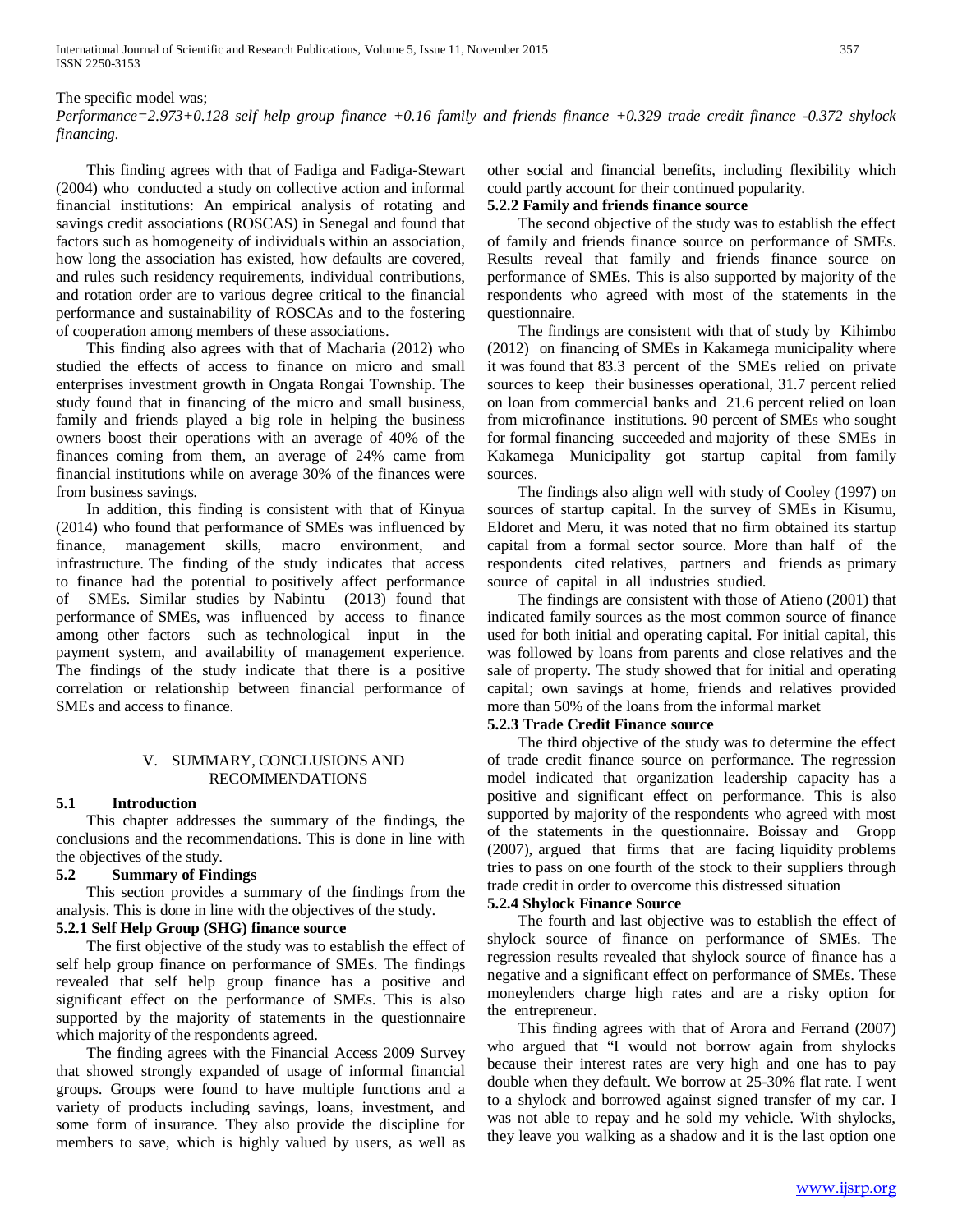can use. Repayment period is short: "Going to shylocks for a loan will be the last option because interest rate is high and repayment period is short as compared to MFIs like Faulu Kenya.

#### **5.3 Conclusions**

 The study revealed that informal financial sources have a significant effect in performance SMES. Self help group finance, family and friends finance; trade credit finance has a positive influence on the performance of SMEs while shylock finance sources have a negative influence on the performance of SMEs. This implies that informal finance is a vehicle for economic development and its role should be enhanced to reduce the financial exclusion was by encouraging development of informal financial sector. The reduced costs and flexibility was found to enhance the access which in turn led to increased business performance.

#### **5.4 Recommendations**

 Based on the research findings, the study recommended that SMEs need to put more emphasis on informal form of finance (self help group finance, family and friends finance and trade credit finance)since the informal finance relies on relationships and reputation implying that information asymmetries between informal lenders and their borrowers are less acute, the loan application procedure lighter, and the collateral requirement easier to fulfill. Furthermore, informal financiers are often better positioned to efficiently monitor and enforce repayment when legal enforcement is difficult and timeconsuming.

 The study also recommended the government should consider coming up with Usury laws that set interest rate ceilings to protect the borrower from exploitation by shylocks. Shylock finance sources need to be avoided by SMEs if possible since they charge unscrupulous interest rates. Credit from moneylenders is often the most expensive credit available; hence the demand for it usually comes from persons without any other options.

#### **5.5 Areas for Further Studies**

 The study sought to assess the effects of self help group finance, family and friends finance, trade credit finance and shylock finance sources on SMEs. Other studies can also be conducted on the formal and informal institution's lending policies and access to credit by small scale enterprises. There is need to understand much more about why informal finance is still preferred and expanding alongside a rapidly expanding formal sector, and this merits further research. In particular, it would be imperative to find out what are the linkages between informal and formal finance.

#### **REFERENCES**

- [1] Allen, Franklin, and Jun Qian, 2010, Comparing Legal and Alternative Institutions in Finance and Commerce, In: Heckman, J., Nelson, R. (Eds.), Global Perspectives of Rule of Law, Routledge, New York, 118-14
- [2] Ardener, Shirley and Sandra Burman,eds. 1995. "Money go- Rounds: The Importance of rotating savings and credit associations for women." Washington, D.C. BERG
- [3] Aryeetey E. and Udry C. (1995), The Characteristics of Informal Financial Markets in Africa. Paper presented at the Plenary Session of the Bi-annual Research Conference of the African Economic Research Consortium, Nairobi, Kenya,
- [4] Atieno, R. (2001). Formal and informal institutions' lending policies and access to credit by small-scale enterprises in Kenya: An empirical assessment University of Nairobi AERC Research Paper 111 African Economic Research Consortium, Nairobi
- [5] Berg, C., Emran, M. S., & Shilpi, F., (2013). Microfinance and moneylenders: long-run effects of MFIs on informal credit market in Bangladesh. World Bank Policy Research Working Paper.
- [6] Besley, Timothy, and Alec R. Levenson, 1996.The Role of Informal Finance in Household Capital Accumulation: Evidence from Taiwan, The Economic Journal, 106(434), 39-59
- [7] Bowen, M., Morara, M., &Mureithi, S. (2009). Management of business challenges among small and medium enterprises in Nairobi-Kenya. KCA journal of Business Management, 2(1), 16-31.
- [8] Ngugi, J., & Bwisa, H., (2013). Factors influencing growth of group owned small and medium enterprises: a case of one village one product enterprises. International Journal of Education and Research Vol. 1 No. 8.
- [9] Cheruiyot, T. K., Kimeli, C. M., &Ogendo, S. M. (2012).Effect of Savings and Credit Co-operative Societies Strategies on Member's Savings Mobilization in Nairobi, Kenya. International Journal of Business and Commerce, 1(11), 40-63.
- [10] Cooper, D. R., & Schindler, P. S. (2007). Business Research Methods.9th Ed. New Delhi, India: McGraw-Hill Publishing, Co. Ltd.
- [11] Cracknell, D., (2012). Policy Innovations to Improve Access to Financial Services in Developing Countries: Learning from Case Studies in Kenya. Centre for Global Development.
- [12] Cressy, R., (2006).Why do small firms die young? Small business economics, pages 103-116
- [13] Cronbach, L. J. (1995). Coefficient alpha and the internal structure of tests. Psychometrika, Vol. 22(3), pp. 297-334.
- [14] Deakins, D., North, D., Baldock, R., & Whittam, G. (2008). SMEs access to finance: is there still a debt finance gap? Belfast, N Ireland: Institute for Small Business and Entrepreneurship.
- [15] Demirguc- Kunt, A.V and Maksimovic (2002).Firms as Financial Intermediaries: Evidence from Trade Credit Data. University of Maryland.
- [16] Demirguc-K, Oluche, F and Adenuga, A (2004), Credit Availability to Small and Medium
- [17] Scale Enterprises in Nigeria: Importance of New Capital Base for Banks-Background Issues.
- [18] Degryse, H., Lu, L., &Ongena, S. (2014). Informal or formal financing? Or both? First evidence on the co-funding of Chinese firms. First Evidence on the Co-Funding of Chinese Firms (July 16, 2014).
- [19] Fadiga, M. L., &Fadiga-Stewart, L. A. (2004). Collective action and informal financial institutions: An empirical analysis of rotating and savings credit associations (ROSCAS) in Senegal. In presentation at the American of Agricultural Economics Association Annual Meeting, Denver, Colorado, August (pp. 1-4).
- [20] Ferrando, A and Mulier, K. (2012), Do Fir ms Use the Trade Credit Channel to Manage Growth? WORKING PAPER SERIES NO 1502 / December 2012
- [21] Financial Sector Deepening, (2009).Results of the FinAccess National Survey: Dynamics of Kenya's Changing financial landscape. Nairobi, FSD Kenya.
- [22] Fridell, M., (2007).Exploring the roles of informal, formal and semiformal Medium credit in Jordan.Lund University School of Economics and Management
- [23] Hossain, B. (2000). SMEs Small and Medium Enterprises Telling Our Story. Journal of Small Business Management, 9 (7), 49-62
- [24] Gall, M. D., Gall, J. P., & Borg, W. R. (2007). Educational research: An introduction. Boston, MA: Pearson Education
- [25] Ghate, B., (1992). Interaction Between the Formal and Informal Financial Sectors: The Asian Experience. World Development.
- [26] Flynn, Rebecca, " A Case Study of Rural Finance Self-Help Groups in Uganda and Their Impact on Poverty Alleviation and Development" (2013). Independent Study Project (ISP) Collection. Paper 1688.
- [27] Iganiga, B. O. and Asemota, A. (2008), The Nigerian Unorganized Rural Financial Institutions and Operations: A Framework for Improved Rural Credit Schemes in a Fragile Environment. Journal of Social Sciences, 17(1): 63-71.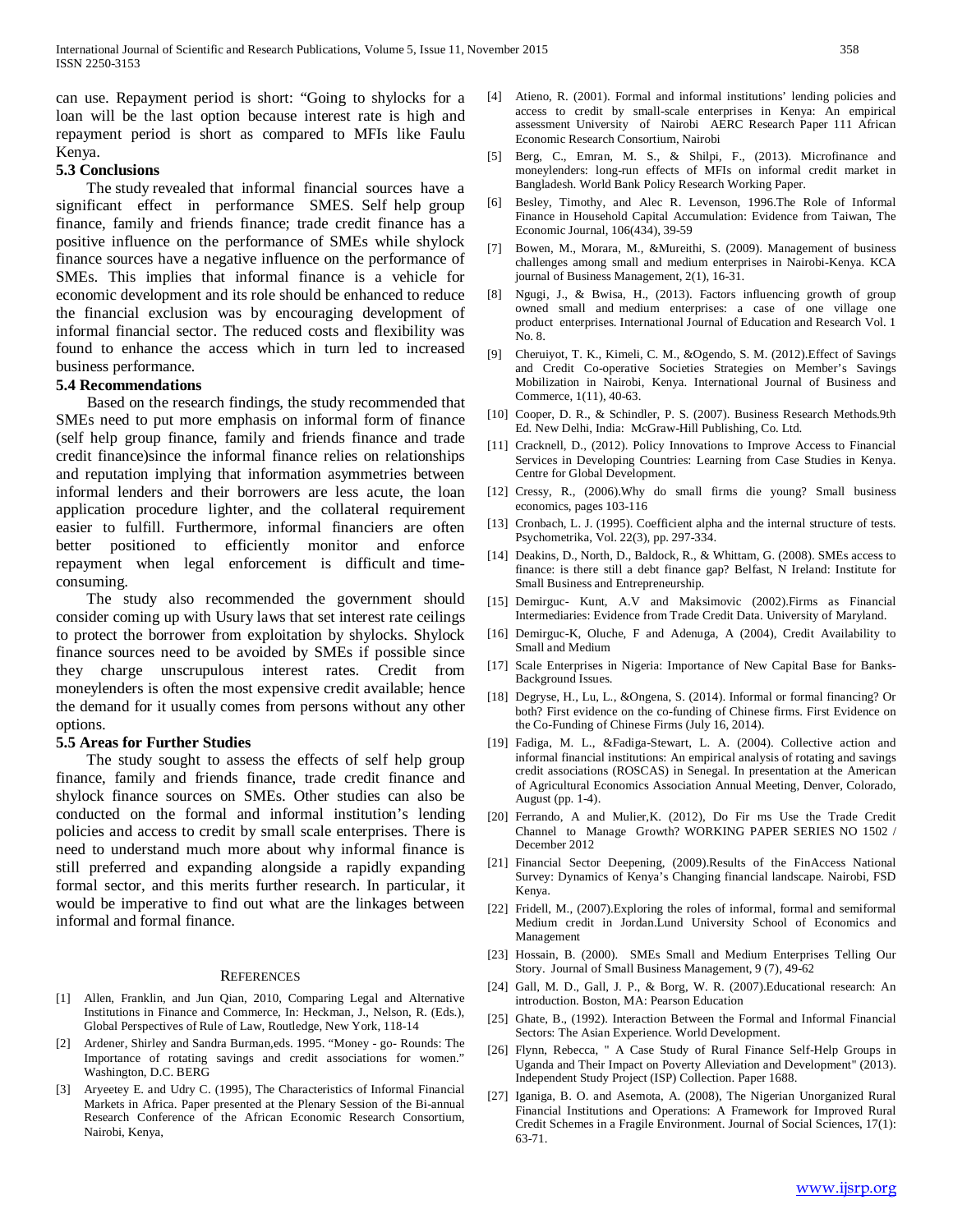- [28] Jain, S., &Mansuri, G., (2003). A little at a time: the use of regularly scheduled repayments in Medium finance program. Journal of Development Economics
- [29] Kapkiyai C & Mugo R. (2015) Effect Of Trade Credit On Financial Performance Of Small Scale Enterprises: Evidence Of Eldoret Town, Kenya International Journal of Economics, Commerce and Management United Kingdom
- [30] Kashuliza, K., Hella P., Magayane, F., &Mvena, K., (1998).The Role of Informal and Semi-formal Finance in Poverty Alleviation in Tanzania: Results of a field study in two regions of REPOA. Research Report No 98.
- [31] Kiambu Sub-County Authorities (2014). County Integrated Development Plan. Unpublished Document from Kiambu County Authorities.
- [32] Khandker, S. R. (2000). Savings, Informal Borrowing, and Microfinance. The Bangladesh Development Studies, 49-78.
- [33] Kinyua, A. N. (2014). Factors Affecting the Performance of Small and Medium Enterprises in the Jua Kali Sector In Nakuru Town, Kenya. IOSR
- [34] Kihimbo B. W (2012) Financing Of Small And Medium Enterprises (SMES) In Kenya: A Study Of Selected Smes In Kakamega Municipality International Journal of Current Research Vol. 4, Issue, 04, pp.303-309,
- [35] Journal of Business and Management (IOSR-JBM) e-ISSN: 2278487X, pISSN: 2319-7668. Volume 16, Issue 1. Ver. IV (Jan. 2014), PP 80- 93.Kombo, D.K. & Tromp, L.A. (2006). Proposal and Thesis Writing: An Introduction. Nairobi: Paulines Publications Africa
- [36] Kombo, D.K. & Tromp, L.A. (2009). Proposal and Thesis Writing: An Introduction. Nairobi: Paulines Publications Africa
- [37] Kothari, C. (2004). Research Methodology: Methods & Techniques, 2nd edition. New age International Publishers, New Delhi, India
- [38] Liedholm, C., & Mead, D., (1999). Small Enterprises and Economic Development: The Dynamic Role of Medium and Small Enterprises. London; Routledge.
- [39] Levy B (1993) 'Obstacles to Developing Indigenous Small and Medium Enterprises: An Empirical Assessment', The World Bank Economic Review 7 (1), 65-83
- [40] Lukacs, E., (2005). The Economic role of SMEs in World Economy especially in Europe. Journal of European Integration Studies, 4,1
- [41] Mallick, D. (2012). Microfinance and Moneylender Interest Rate: Evidence from Bangladesh. World development, 40(6), 1181-1189
- [42] Macharia, P., (2012). The effects of access to finance on Medium and small enterprises investment growth in Ongata-Rongai Township. University of Nairobi MBA project McKinnon, I., & Shaw, E., (1973). The Order of Economic Liberalization: Financial Control in the Transition to a Market Economy. Baltimore: Johns Hopkins University Press.
- [43] Mehrteab, H.T. (2005), Adverse Selection and Moral Hazard in Group-Based Lending: Evidence from Eritrea. Unpublished PhD Thesis, Faculty of Economics, University of Groningen, The Netherlands.
- [44] Minniti, M. & Bygrave, W. (2001). A Dynamic Model of Entrepreneurial Learning. Entrepreneurship, Theory and Practice, Spring
- [45] Mugenda, O. M., and Mugenda, A. G. (2008).Research Methods: Quantitative and Qualitative Approaches, Acts Press, Nairobi-Kenya
- [46] Mugenda, O. Mugenda (2003) Research Methods: Quantitative and Qualitative Approaches. Nairobi: ACTS

#### **APPENDICES**

*Appendix I: Letter of introduction*

#### Dear Sir/Madam,

I am a student at the JKUAT undertaking a degree in Masters of Business Administration. I am conducting a research on the effects of informal source of finance on performance of SMEs in Kiambu County.

You have been selected to participate in this study to obtain your perceptions and views regarding various aspects of financing of SMES.

Kindly fill up this information and return. Any information obtained for this purpose will be kept strictly confidential and will only be used for academic purpose.

Your cooperation will be highly appreciated in this regard.

Thank you in advance for your cooperation.

- [47] Nabintu, N. (2013). Factors Affecting the Performance of Small and Micro enterprises (SMEs) Traders at City Park Hawkers Market In Nairobi County, Kenya (Doctoral dissertation
- [48] Nwanna, I., (1995). Financial Accessibility and rural sector development. Savings and Development 19(4): 453-491Working Paper Department of International Economics Relations, Central Bank of Nigeria.
- [49] Orodho, A. J. (2003). Essentials of education and social science research methods. Nairobi Kenya: Pauline Publishers
- [50] Ostrom, E. (1999).Context and Collective Action: Four Interactive Building Blocks for a Family of Explanatory Theories. Paper presented at the Workshop on Political Theory and Policy Analysis, Indiana University,
- [51] Pagura& Kirsten (2006).Formal-Informal Financial Linkages: Lessonsfrom developingcountries. Small Enterprise Development (March 2006 Issue).
- [52] Ray, R.H. (2008).Micro-businesses need support: survival precedes sustainability. Corporate Governance, 11 (1), 15-28. DOI: 10.1108/14720701111108817
- [53] Rutherford, S. (2000.) The poor and their money. New Delhi: Oxford University Press.
- [54] Sandberg, K., Vinberg, S. and Pan, Y. (2002) .An exploratory study of women in micro enterprise; owner perceptions of economic policy in a rural town. Journal of Small Business Research and entrepreneurship.1 -14.
- [55] Seibel, H. D. and Damachi. U. G. (1982), Self-Help Organization: Guidelines and Case Studies for Development Planners and Fieldworkers- a Participative Approach. Bonn: Frienrich-Ebert-Stiftung, pp.1 -2.
- [56] Smets, P. (2000). ROSCA's as a source of housing finance for the urban poor: An Analysis of self-help practices from Hyderabad, India. Community Development Journal, 35(1), 16-30.
- [57] Steel, W., &Andah, D., (2004). Rural and Medium Finance Regulation in Ghana: Implications for development of the Industry. Publication for proceedings of conference on Ghana at Half Century
- [58] Stiglitz, J., & Weiss, A., (1981). Credit Rationing in Markets with Imperfect Information. American Economic Review Journal 71(3): 393-410.
- [59] Tagoe, N .(2005).Financial Challenges Facing Urban SMEs under Financial Sector Liberalization in Ghana. Journal of Small Business Management 43(3), pp.331–343
- [60] Vetrivel, S. C., & Mohanasundari, M. (2011). Self-Help Groups: Women Empowerment and Social security in Tamilnadu. [Article]. Advances in Management, 4(3), 55-59
- [61] World Bank (2014). World Bank Indicators: Kenyan Business Environment. Washington DC. World Bank

#### **AUTHORS**

**First Author** – Joseph Waithaka Mungiru, Masters of Business Administration in Finance Candidate, Jomo Kenyatta University of Agriculture and Technology, Kenya

**Second Author** – Dr Agnes Njeru, Supervisor, Jomo Kenyatta University of Agriculture and Technology, Kenya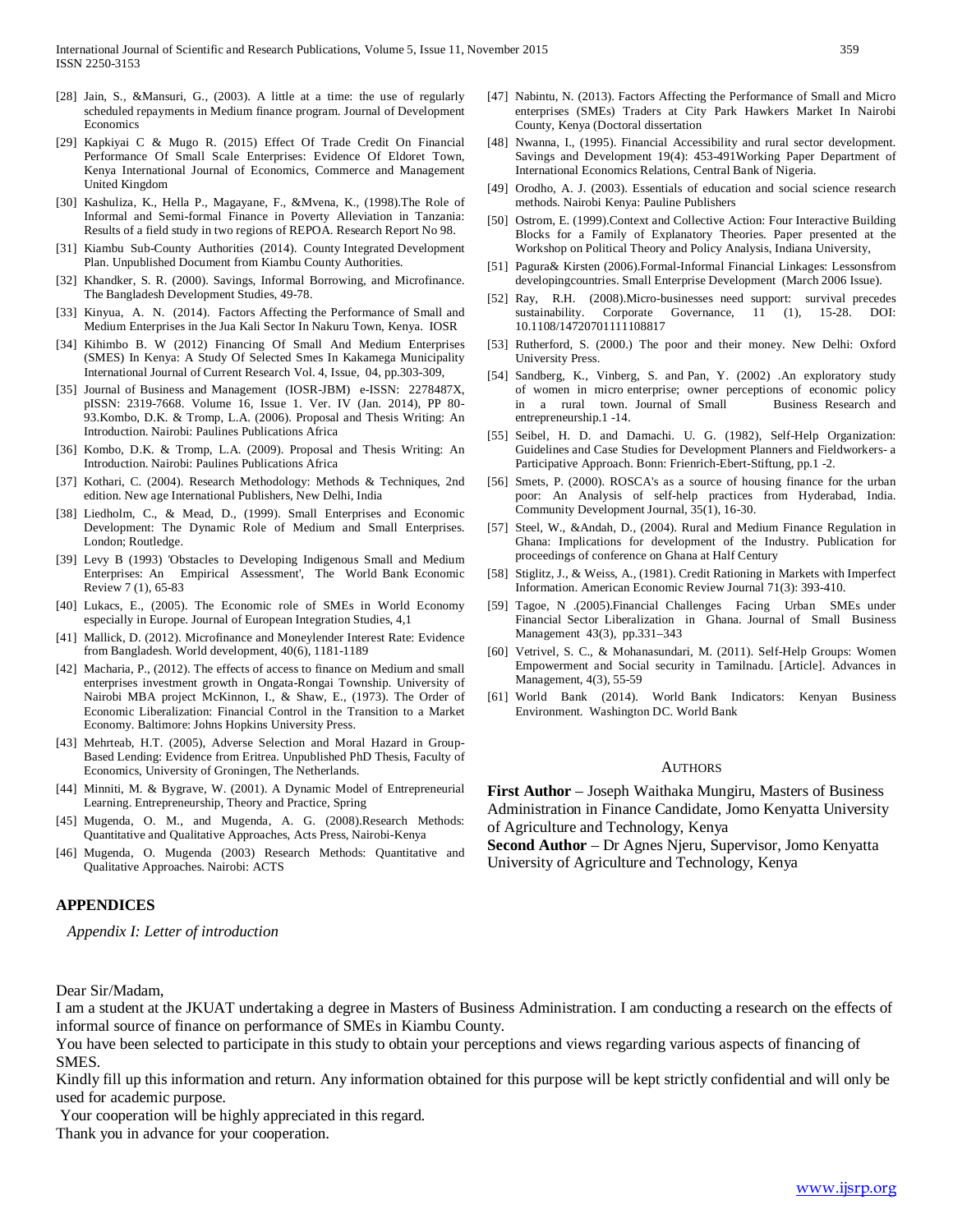Joseph Mungiru

# *Appendix II: Questionnaire*

# **Section A.SOCIAL DEMOGRAPHIC INFORMATION**

| 1. What is your gender?                                                                                                                                                                                                                                                   |  |
|---------------------------------------------------------------------------------------------------------------------------------------------------------------------------------------------------------------------------------------------------------------------------|--|
| Male                                                                                                                                                                                                                                                                      |  |
| Female                                                                                                                                                                                                                                                                    |  |
| 2. How old are you? (Years)<br>Less than $30$ :<br>$31-40:$<br>$41 - 50$ :<br>Above 50:<br>3. What is your level of education?<br>Primary<br>Secondary<br>College<br>University                                                                                           |  |
| 4. How long has the business been in operation?<br>less than 1 year<br>2 to 5 years<br>6 to 10 years<br>more than 10 years<br>Please indicate the number of employees<br>$1-5:$<br>$6 - 10$ :<br>$11 - 50$<br>Over $50$ :<br>P GROUPS FINANCE<br><b>Section B: SELF-H</b> |  |

Have you borrowed money from a rotating saving and credit association/Chama in the last three years?

Yes

No

| If yes, to the above questions, how much in total have you borrowed from the association in the last three years. Tick appropriately |                    |               |              |  |
|--------------------------------------------------------------------------------------------------------------------------------------|--------------------|---------------|--------------|--|
| Year                                                                                                                                 | Less than $20,000$ | 20,000-50,000 | Above 50,000 |  |
| 2014                                                                                                                                 |                    |               |              |  |
| 2013                                                                                                                                 |                    |               |              |  |
| 2012                                                                                                                                 |                    |               |              |  |
| Total                                                                                                                                |                    |               |              |  |

# **Section C: FAMILY AND FRIENDS**

Have you borrowed money from family and friends in the last three years?

Yes

No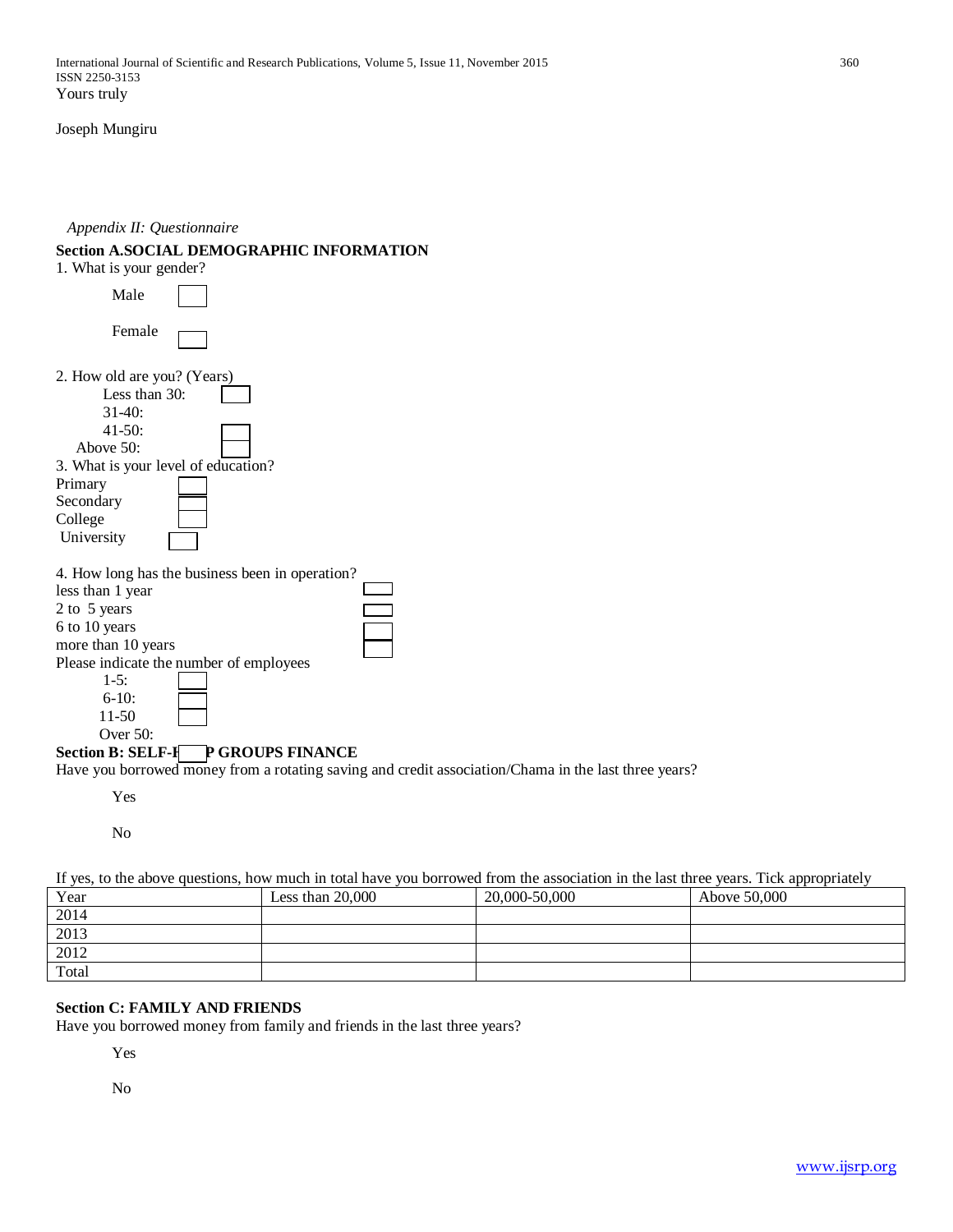If yes, to the above question, how much in range have you borrowed from family and friends in the last three years?. Tick appropriately

| .<br>Year | Less than $20,000$ | 20,000-50,000 | Above 50,000 |
|-----------|--------------------|---------------|--------------|
| 2014      |                    |               |              |
| 2013      |                    |               |              |
| 2012      |                    |               |              |
| Total     |                    |               |              |

# **Section D: TRADE CREDIT FINANCE**

Have you accessed trade credit in the last three years?

Yes

No

| Year  | Less than $20,000$ | 20,000-50,000 | Above 50,000 |
|-------|--------------------|---------------|--------------|
| 2014  |                    |               |              |
| 2013  |                    |               |              |
| 2012  |                    |               |              |
| Total |                    |               |              |

# **Section E: SYLOCK FINANCE SOURCES**

Have you borrowed money from shylocks in the last three years?

Yes

No

| If yes, to the above question, how much in range have you borrowed from shylocks in the last three years? Tick appropriately |                    |               |              |  |  |
|------------------------------------------------------------------------------------------------------------------------------|--------------------|---------------|--------------|--|--|
| Year                                                                                                                         | Less than $20,000$ | 20,000-50,000 | Above 50,000 |  |  |
| 2014                                                                                                                         |                    |               |              |  |  |
| 2013                                                                                                                         |                    |               |              |  |  |
| 2012                                                                                                                         |                    |               |              |  |  |
| Total                                                                                                                        |                    |               |              |  |  |

# **Section F: Financial & Non financial Performance**

Has the profitability of your business improved in the last three years?

Yes

No

# If yes to the above question, by what percentage range did the profitability of your business improve? Tick appropriately

| Year                                     | Less than 1% | $2 - 5\%$ | Above 5% |
|------------------------------------------|--------------|-----------|----------|
|                                          |              |           |          |
|                                          |              |           |          |
|                                          |              |           |          |
| $\frac{2014}{2013}$ $\frac{2012}{Total}$ |              |           |          |

Has the customer satisfaction improved in the last three years?

Yes

No